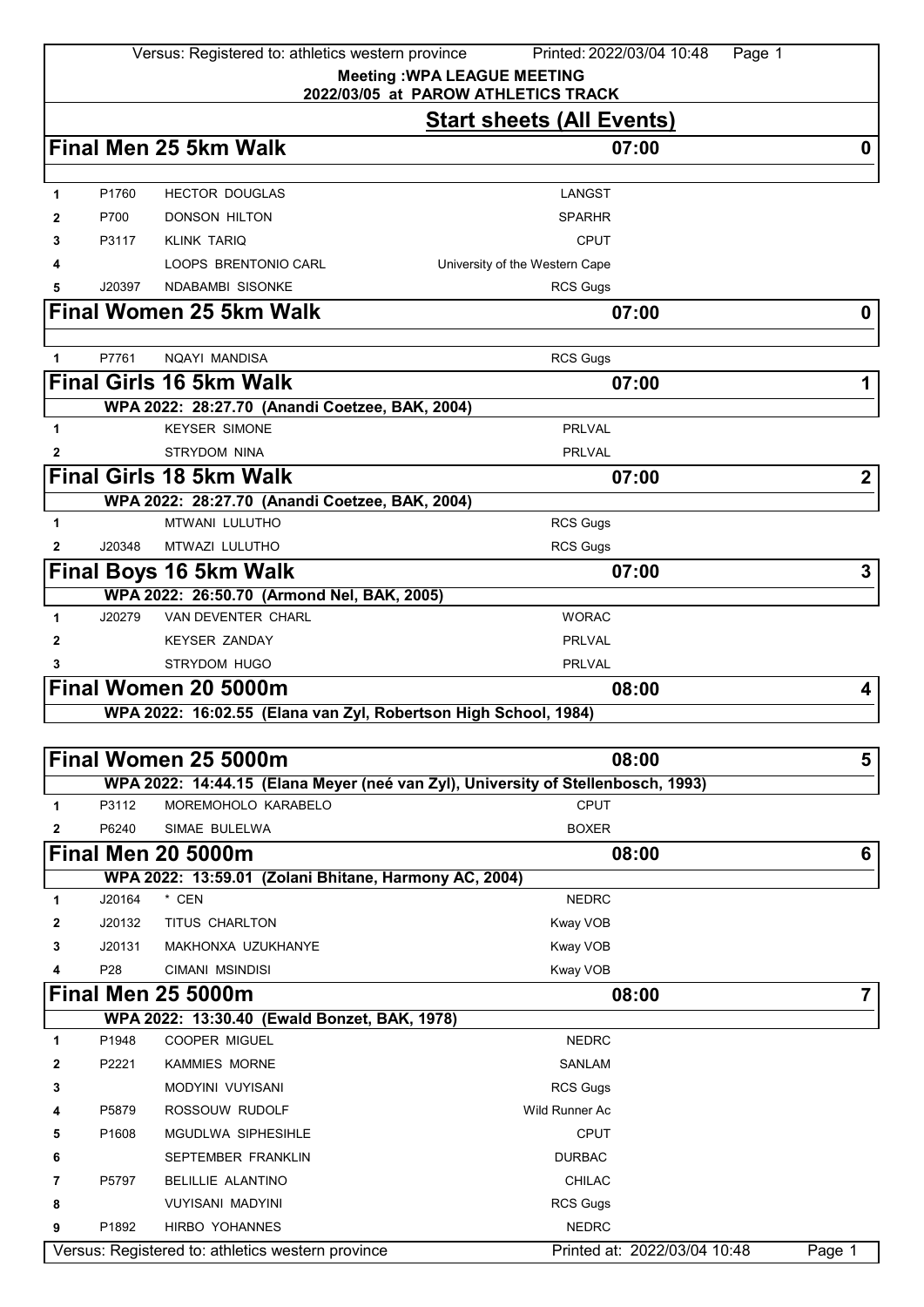|              |        | Versus: Registered to: athletics western province                        | Printed: 2022/03/04 10:48<br>Page 2                                       |                   |
|--------------|--------|--------------------------------------------------------------------------|---------------------------------------------------------------------------|-------------------|
|              |        |                                                                          | <b>Meeting: WPA LEAGUE MEETING</b><br>2022/03/05 at PAROW ATHLETICS TRACK |                   |
| 10           | P1949  | <b>COOPER ANDREW</b>                                                     | <b>NEDRC</b>                                                              |                   |
| 11           | P2556  | <b>MADIKIZELA SIBUSISO</b>                                               | Atlantic athletic club                                                    |                   |
| 12           |        | AFRIKA ANDRE                                                             | <b>NEDRC</b>                                                              |                   |
|              |        | Final Boys 16 300m Hurdles                                               | 08:30                                                                     | 8                 |
|              |        | WPA 2022: 38.47 (Naeem Jack, Itheko, 2021)                               |                                                                           |                   |
| 4            | J20037 | MKONYOVU THANDAZILE                                                      | <b>Bellville Athletic Club</b>                                            |                   |
| 5            | J20015 | <b>MEIRING SIMON</b>                                                     | <b>Bellville Athletic Club</b>                                            |                   |
| 6            |        | <b>WALTERS KYLE</b>                                                      | <b>Bellville Athletic Club</b>                                            |                   |
|              |        | <b>Final Girls 16 300m Hurdles</b>                                       | 08:40                                                                     | 9                 |
|              |        | WPA 2022: 41.36 (Chantelle Terblanche, BAK, 2000)                        |                                                                           |                   |
| 4            |        | PARKER CAYLIN                                                            | <b>Bellville Athletic Club</b>                                            |                   |
| 5            | J20056 | TEN CATE AMY                                                             | <b>Bellville Athletic Club</b>                                            |                   |
|              |        | <b>Final Girls 18 400m Hurdles</b>                                       | 08:50                                                                     | 10                |
|              |        | WPA 2022: 0:58.77 (Chantelle Terblanche, BAK, 2002)                      |                                                                           |                   |
|              |        | Final Women 20 400m Hurdles                                              | 08:50                                                                     | 11                |
|              |        | WPA 2022: 0:56.36 (Rogail Joseph, UWC, 2019)                             |                                                                           |                   |
| 4            | P1051  | <b>DU TOIT BRENDA</b>                                                    | <b>PRLAC</b>                                                              |                   |
|              |        | HEERINK-VAN BREDA ALEXANDRA                                              | <b>MATIES</b>                                                             |                   |
|              |        | <b>Final Women 25 400m Hurdles</b>                                       | 08:50                                                                     | $12 \overline{ }$ |
|              |        | WPA 2022: 0:56.36 (Rogail Joseph, UWC, 2019)                             |                                                                           |                   |
|              |        |                                                                          |                                                                           |                   |
|              |        | <b>Final Boys 18 400m Hurdles</b>                                        | 09:00                                                                     | 13                |
|              |        | WPA 2022: 0:51.24 (Tiaan Mouton, BAK, 2011)                              |                                                                           |                   |
| 4            | J20344 | <b>MARCUS JAMIEL</b>                                                     | <b>SOUTH PENINSULA</b>                                                    |                   |
| 5            |        | BOTHMA BRANDON-LEIGH                                                     | <b>Bellville Athletic Club</b>                                            |                   |
| 6            |        | <b>LATIEF LEIGHJAY</b>                                                   | <b>GORHS</b>                                                              |                   |
|              |        | Final Men 20 400m Hurdles                                                | 09:00                                                                     | 14                |
|              |        | WPA 2022: 0:50.44 (Eugene van der Westhuizen, Paul Roos Gimnasium, 1993) |                                                                           |                   |
|              |        | Final Men 25 400m Hurdles                                                |                                                                           |                   |
|              |        | WPA 2022: 0:49.95 (Kobus Burger, University of Stellenbosch, 1985)       | 09:00                                                                     | 15                |
| 4            |        | PIETERSEN LIAM                                                           | <b>MATIES</b>                                                             |                   |
| 5            | P2412  | SOLOMONS TAARIQ                                                          | <b>Bellville Athletic Club</b>                                            |                   |
| 6            | P208   | LABUSCHAGNE RUAN                                                         | <b>MATIES</b>                                                             |                   |
|              |        | <b>Final Women 20 HighJump</b>                                           | 09:00                                                                     | 16                |
|              |        | WPA 2022: 1.85 (Heidi de Kock, Pinelands AC, 1977)                       |                                                                           |                   |
| 1            |        | HORN MICHAELA                                                            | <b>STRAND</b>                                                             |                   |
|              |        | <b>Final Women 25 HighJump</b>                                           | 09:00                                                                     | 17                |
|              |        | WPA 2022: 1.87 (Desireé du Plessis, BAK, 1993)                           |                                                                           |                   |
| $\mathbf{1}$ | P127   | DU TOIT NIENKA                                                           | <b>ASPAC</b>                                                              |                   |
|              |        | <b>Final Boys 18 TripleJump</b>                                          | 09:00                                                                     | 18                |
|              |        | WPA 2022: 15.51 (Simeon Mars, SPAAC, 2002)                               |                                                                           |                   |
| 1            |        |                                                                          |                                                                           |                   |
|              |        | KUDAKWASHE DELAN                                                         | <b>PLUMHS</b>                                                             |                   |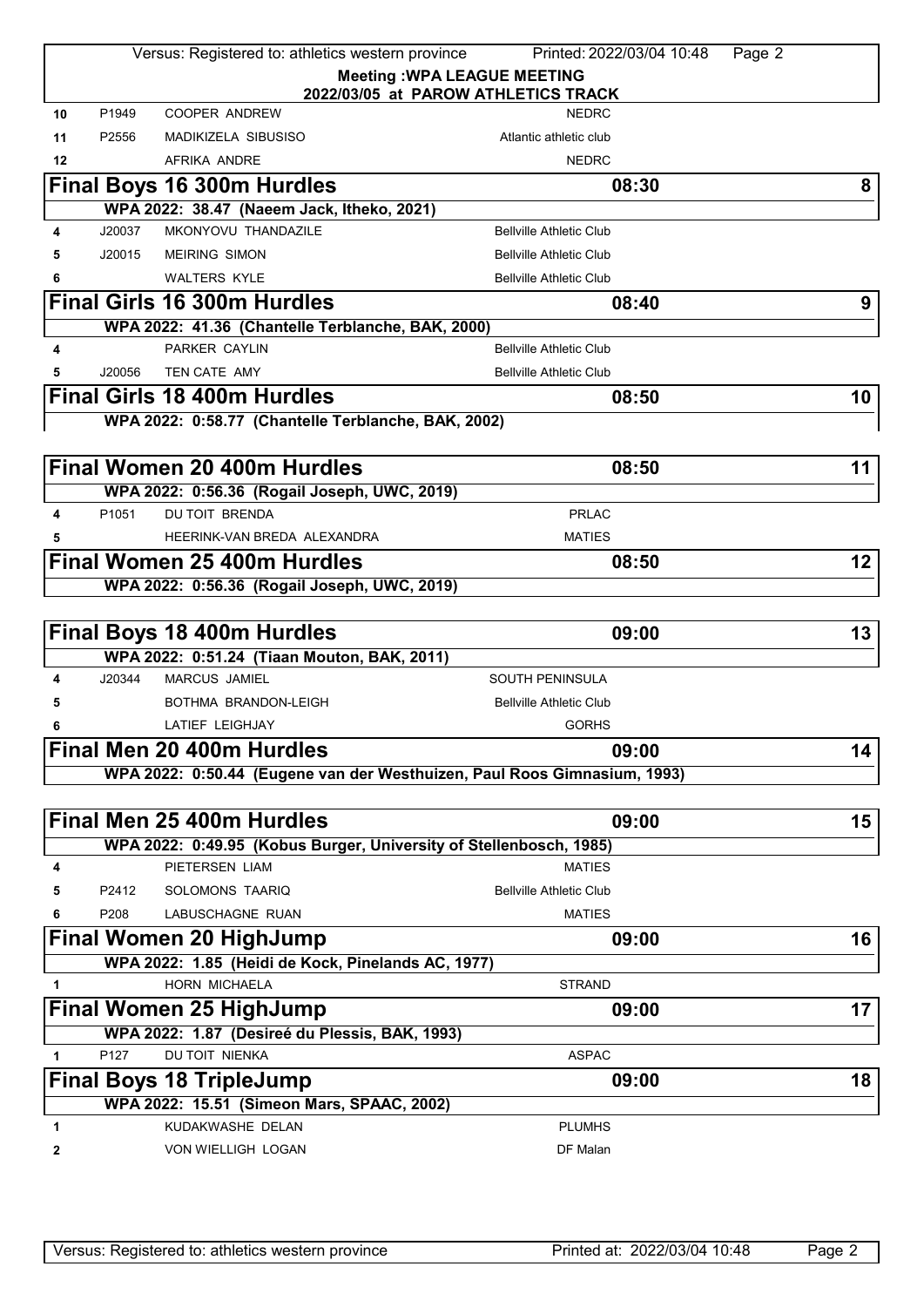|                                     |        | Versus: Registered to: athletics western province                                           | Printed: 2022/03/04 10:48<br>Page 3                                              |        |  |  |
|-------------------------------------|--------|---------------------------------------------------------------------------------------------|----------------------------------------------------------------------------------|--------|--|--|
|                                     |        |                                                                                             | <b>Meeting: WPA LEAGUE MEETING</b>                                               |        |  |  |
| 2022/03/05 at PAROW ATHLETICS TRACK |        |                                                                                             |                                                                                  |        |  |  |
|                                     |        | <b>Final Men 25 Shotput</b>                                                                 | 09:00                                                                            | 19     |  |  |
|                                     |        |                                                                                             | WPA 2022: 19.81 (John van Reenen, University of Stellenbosch, 1970)              |        |  |  |
| 1                                   | P5597  | <b>MARAIS DANIEL</b>                                                                        | SOUTH PENINSULA                                                                  |        |  |  |
| 2                                   | P7338  | FIELD JAMIE                                                                                 | <b>Ultra Athletics Club</b>                                                      |        |  |  |
| 3                                   | P5596  | <b>FRANCIS ANDREW</b>                                                                       | SOUTH PENINSULA                                                                  |        |  |  |
| 4                                   |        | <b>BOSHOFF FRANCO</b>                                                                       | <b>MATIES</b>                                                                    |        |  |  |
|                                     |        | <b>Final Women 20 Discus</b>                                                                | 09:00                                                                            | 20     |  |  |
|                                     |        |                                                                                             | WPA 2022: 49.78 (Theresa Janse van Vuuren, Wellington Onderwys Kollege, 1980)    |        |  |  |
| 1                                   |        | SOPHILE SIBONGILE                                                                           | <b>RCS Gugs</b>                                                                  |        |  |  |
|                                     |        | <b>Final Women 25 Discus</b>                                                                | 09:00                                                                            | 21     |  |  |
|                                     |        |                                                                                             | WPA 2022: 51.72 (Lize-Marie Coetzer, University of Stellenbosch, 1984)           |        |  |  |
| 1                                   | P2471  | DU TOIT ALETTA                                                                              | <b>Bellville Athletic Club</b>                                                   |        |  |  |
| 2                                   | P2476  | <b>GROBBRLAAR ELIZE</b>                                                                     | <b>Bellville Athletic Club</b>                                                   |        |  |  |
| 3                                   | J20195 | JORDAAN ZOë                                                                                 | <b>Bellville Athletic Club</b>                                                   |        |  |  |
| 4                                   |        | ALBERTYN ESTé                                                                               | <b>Bellville Athletic Club</b>                                                   |        |  |  |
| 5                                   | J20358 | SOPHILE SIBULELE                                                                            | <b>RCS Gugs</b>                                                                  |        |  |  |
| 6                                   |        | <b>GELDERBLOEM ELZANI</b>                                                                   | University of the Western Cape                                                   |        |  |  |
| 7                                   |        | VAN DER WESTHUIZEN CLAUDIA                                                                  | Individual                                                                       |        |  |  |
|                                     |        | Final Girls 16 1500m                                                                        | 09:15                                                                            | 22     |  |  |
|                                     |        |                                                                                             |                                                                                  |        |  |  |
| 1                                   | J20183 | WPA 2022: 04:36.58 (Daniel Victor, University of Stellenbosch, 1994)<br><b>VENTER ALICE</b> | <b>Bellville Athletic Club</b>                                                   |        |  |  |
|                                     |        | <b>KRUGER TABITA</b>                                                                        | <b>PRLVAL</b>                                                                    |        |  |  |
| 2                                   |        |                                                                                             |                                                                                  |        |  |  |
|                                     |        | Final Girls 18 1500m                                                                        | 09:23                                                                            | 23     |  |  |
|                                     |        | WPA 2022: 04:18.10 (Elana van Zyl, Robertson High School, 1982)                             |                                                                                  |        |  |  |
| 1                                   |        | <b>JANSEN GRAYNICIA</b>                                                                     | Macassar Run/Walk A.C                                                            |        |  |  |
| 2                                   |        | SMITH RICKECIA                                                                              | Macassar Run/Walk A.C                                                            |        |  |  |
|                                     |        | <b>Final Women 20 Polevault</b>                                                             | 09:30                                                                            | 24     |  |  |
|                                     |        | WPA 2022: 4.05 (Annelie van Wyk, TAK, 2002)                                                 |                                                                                  |        |  |  |
|                                     |        |                                                                                             |                                                                                  |        |  |  |
|                                     |        | <b>Final Women 25 Polevault</b>                                                             | 09:30                                                                            | 25     |  |  |
|                                     |        | WPA 2022: 4.05 (Annelie van Wyk, TAK, 2002)                                                 |                                                                                  |        |  |  |
|                                     |        |                                                                                             |                                                                                  |        |  |  |
|                                     |        | Final Women 20 1500m                                                                        | 09:31                                                                            | 26     |  |  |
|                                     |        |                                                                                             | WPA 2022: 04:10.60 (Tanya Peckham, University of Stellenbosch, 1985)             |        |  |  |
| 1                                   |        | MABENTSELA SIWAPHIWE                                                                        | <b>RCS Gugs</b>                                                                  |        |  |  |
|                                     |        | Final Women 25 1500m                                                                        | 09:31                                                                            | 27     |  |  |
|                                     |        |                                                                                             | WPA 2022: 04:02.15 (Elana Meyer (neé van Zyl), University of Stellenbosch, 1992) |        |  |  |
| 1                                   | P3112  | MOREMOHOLO KARABELO                                                                         | <b>CPUT</b>                                                                      |        |  |  |
| 2                                   | P7170  | <b>GRIFFITHS KOBIE</b>                                                                      | <b>NEDRC</b>                                                                     |        |  |  |
| 3                                   | P1947  | MATIWANE BUSISIWE                                                                           | <b>NEDRC</b>                                                                     |        |  |  |
|                                     |        | Final Boys 16 1500m                                                                         | 09:39                                                                            | 28     |  |  |
|                                     |        | WPA 2022: 04:00.50 (Conrad Tesnar, Paul Roos Gimnasium, 1990)                               |                                                                                  |        |  |  |
| 1                                   |        | NAM CWANGCO                                                                                 | <b>RCS Gugs</b>                                                                  |        |  |  |
| 2                                   | J20130 | <b>MBATSA ASAKHE</b>                                                                        | Kway VOB                                                                         |        |  |  |
| 3                                   |        | MARKGRAAF DARIUS                                                                            | <b>PRLVAL</b>                                                                    |        |  |  |
| 4                                   | J20227 | DANIELS AIDEN-LEE                                                                           | <b>KUILAC</b>                                                                    |        |  |  |
| 5                                   |        | THABISO NQGYI                                                                               | <b>RCS Gugs</b>                                                                  |        |  |  |
| 6                                   | J20133 | <b>BHEBHA SIVE</b>                                                                          | Kway VOB                                                                         |        |  |  |
|                                     |        |                                                                                             |                                                                                  |        |  |  |
|                                     |        | Versus: Registered to: athletics western province                                           | Printed at: 2022/03/04 10:48                                                     | Page 3 |  |  |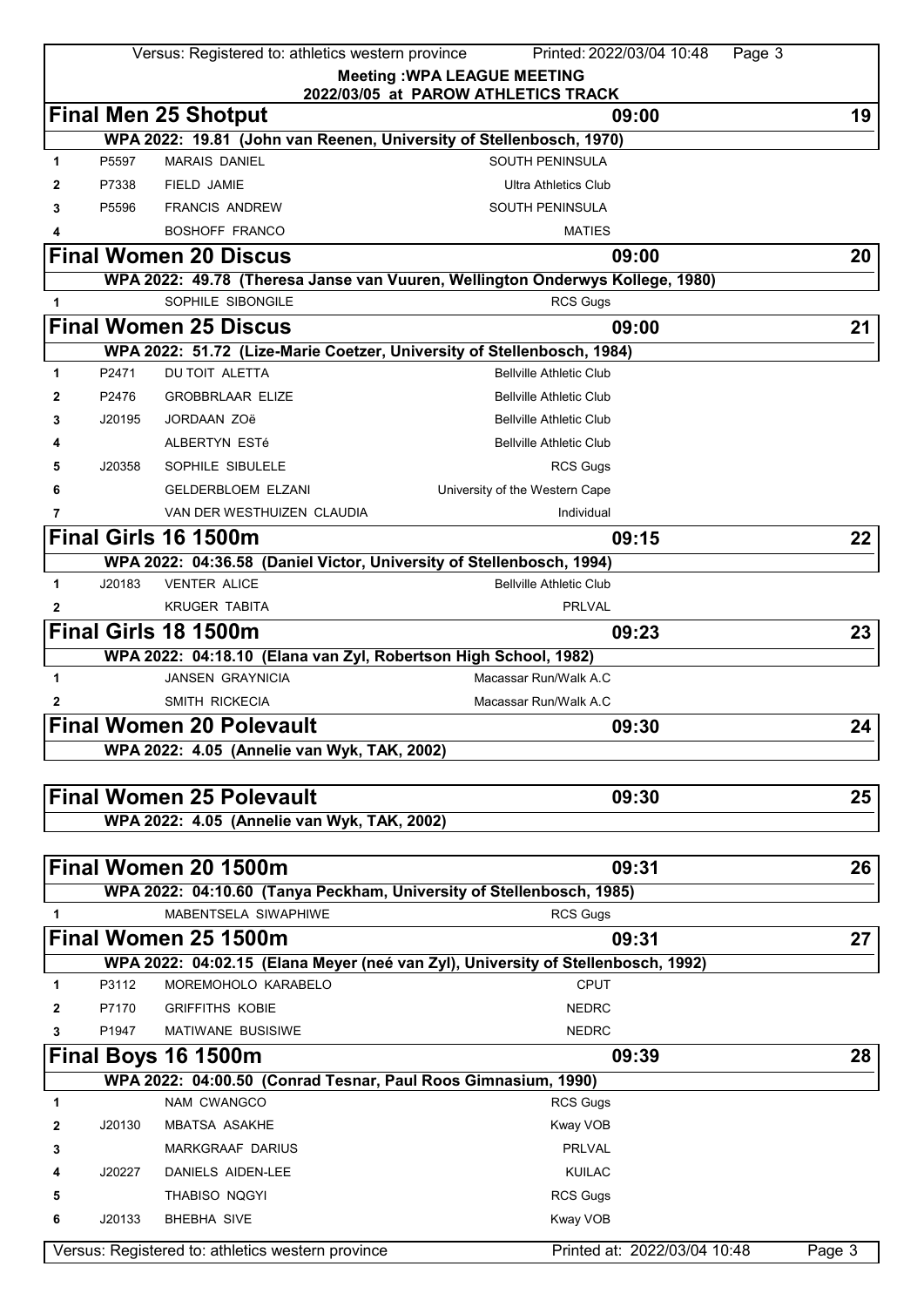|              |        | Versus: Registered to: athletics western province                     | Printed: 2022/03/04 10:48                                                 | Page 4 |
|--------------|--------|-----------------------------------------------------------------------|---------------------------------------------------------------------------|--------|
|              |        |                                                                       | <b>Meeting: WPA LEAGUE MEETING</b><br>2022/03/05 at PAROW ATHLETICS TRACK |        |
| 7            | J20366 | PENDU KUBOBONKE                                                       | Kway VOB                                                                  |        |
|              |        | <b>Final Girls 16 LongJump</b>                                        | 09:45                                                                     | 29     |
|              |        | WPA 2022: 5.83 (Carla Johnson, SPAAC, 2012)                           |                                                                           |        |
| $\mathbf{1}$ |        | <b>VAN STADEN MICHE</b>                                               | <b>TYGHS</b>                                                              |        |
| 2            |        | <b>BOER JORDAN</b>                                                    | <b>PRLVAL</b>                                                             |        |
|              |        | <b>Final Girls 18 LongJump</b>                                        | 09:45                                                                     | 30     |
|              |        | WPA 2022: 6.20 (Luzaan du Preez, TAK, 1988)                           |                                                                           |        |
| 1            |        | HULLEY LIVIA                                                          | DF Malan                                                                  |        |
|              |        | Final Boys 18 1500m                                                   | 09:47                                                                     | 31     |
|              |        |                                                                       |                                                                           |        |
| 1            | J20325 | <b>HURLING M-J</b>                                                    | <b>FAIRHS</b>                                                             |        |
| 2            | J20393 | <b>KARSTEN LUCA</b>                                                   | <b>VELAC</b>                                                              |        |
| 3            | J20395 | KROKRANI SINOTHANDO                                                   | <b>RCS Gugs</b>                                                           |        |
| 4            |        | ROSSOUW SHERWIN                                                       | <b>PRLGIM</b>                                                             |        |
| 5            |        | MALOYI AYABONGA                                                       | <b>RCS Gugs</b>                                                           |        |
| 6            |        | NTLAKANA XHANTI                                                       | <b>RCS Gugs</b>                                                           |        |
| 7            |        | <b>CONRADIE JEAN</b>                                                  | <b>PRLVAL</b>                                                             |        |
| 8            | J20129 | <b>MBATSA INAM</b>                                                    | Kway VOB                                                                  |        |
| 9            |        | DE JAGER DAVID                                                        | <b>PRLVAL</b>                                                             |        |
| 10           |        | AFRIKA ZANDRé                                                         | University of the Western Cape                                            |        |
| 11           |        | <b>KLAAS LIHLE</b>                                                    | <b>PRLVAL</b>                                                             |        |
|              |        | <b>Final Men 20 1500m</b>                                             | 09:55                                                                     | 32     |
|              |        |                                                                       |                                                                           |        |
| 1            | J20164 | * CEN                                                                 | <b>NEDRC</b>                                                              |        |
| 2            | J20053 | RUDOLPH DYLAN                                                         | <b>MATIES</b>                                                             |        |
| 3            | J20868 | JALI LUBABALO                                                         | RCS Gugs                                                                  |        |
|              |        | <b>Final Men 20 Shotput</b>                                           | 10:00                                                                     | 33     |
|              |        | WPA 2022: 18.30 (Zane Weir, UCT, 2014)                                |                                                                           |        |
| 1            | J20141 | SOEKOE PIETER DIRK                                                    | <b>Bellville Athletic Club</b>                                            |        |
| 2            |        | <b>MTEBENI KARABO</b>                                                 | <b>RCS Gugs</b>                                                           |        |
|              |        | <b>Final Men 20 Javelin</b>                                           | 10:00                                                                     | 34     |
|              |        | WPA 2022: 75.72 (Rocco van Rooyen, TAK, 2011)                         |                                                                           |        |
| 1            | J20141 | SOEKOE PIETER DIRK                                                    | <b>Bellville Athletic Club</b>                                            |        |
| 2            |        | <b>MTEBENI KARABO</b>                                                 | <b>RCS Gugs</b>                                                           |        |
| 3            |        | <b>SOLOMON JAME</b>                                                   | <b>Bellville Athletic Club</b>                                            |        |
| 4            | J20103 | <b>VILJOEN ERIK</b>                                                   | <b>PRLAC</b>                                                              |        |
|              |        | <b>Final Girls 18 Discus</b>                                          | 10:00                                                                     | 35     |
|              |        | WPA 2022: 47.16 (Theresa Janse van Vuuren, Paarl AC, 1978)            |                                                                           |        |
| 1            |        | SOLOMON JESSé                                                         | <b>Bellville Athletic Club</b>                                            |        |
| 2            | J20026 | LOTTER JANNEKE                                                        | <b>Bellville Athletic Club</b>                                            |        |
| 3            | J20355 | SERROTTI CHLOE                                                        | Tygerberg AC                                                              |        |
|              |        | <b>Final Men 25 1500m</b>                                             | 10:03                                                                     | 36     |
|              |        | WPA 2022: 03:33.56 (Johan Landsman, University of Stellenbosch, 1993) |                                                                           |        |
| 1            | P169   | MOUTON JEAN                                                           | <b>ATHACD</b>                                                             |        |
| 2            |        | DA SILVA AZEVEDO ALEXANDRO                                            | <b>MATIES</b>                                                             |        |
| 3            | J20212 | <b>BOOYSEN OWEN</b>                                                   | <b>KUILAC</b>                                                             |        |
|              | P5797  | <b>BELILLIE ALANTINO</b>                                              | <b>CHILAC</b>                                                             |        |
| 5            | P1510  | <b>GIBSON MICHAEL</b>                                                 | <b>Fish Hoek Athletics Club</b>                                           |        |
|              |        | Versus: Registered to: athletics western province                     | Printed at: 2022/03/04 10:48                                              | Page 4 |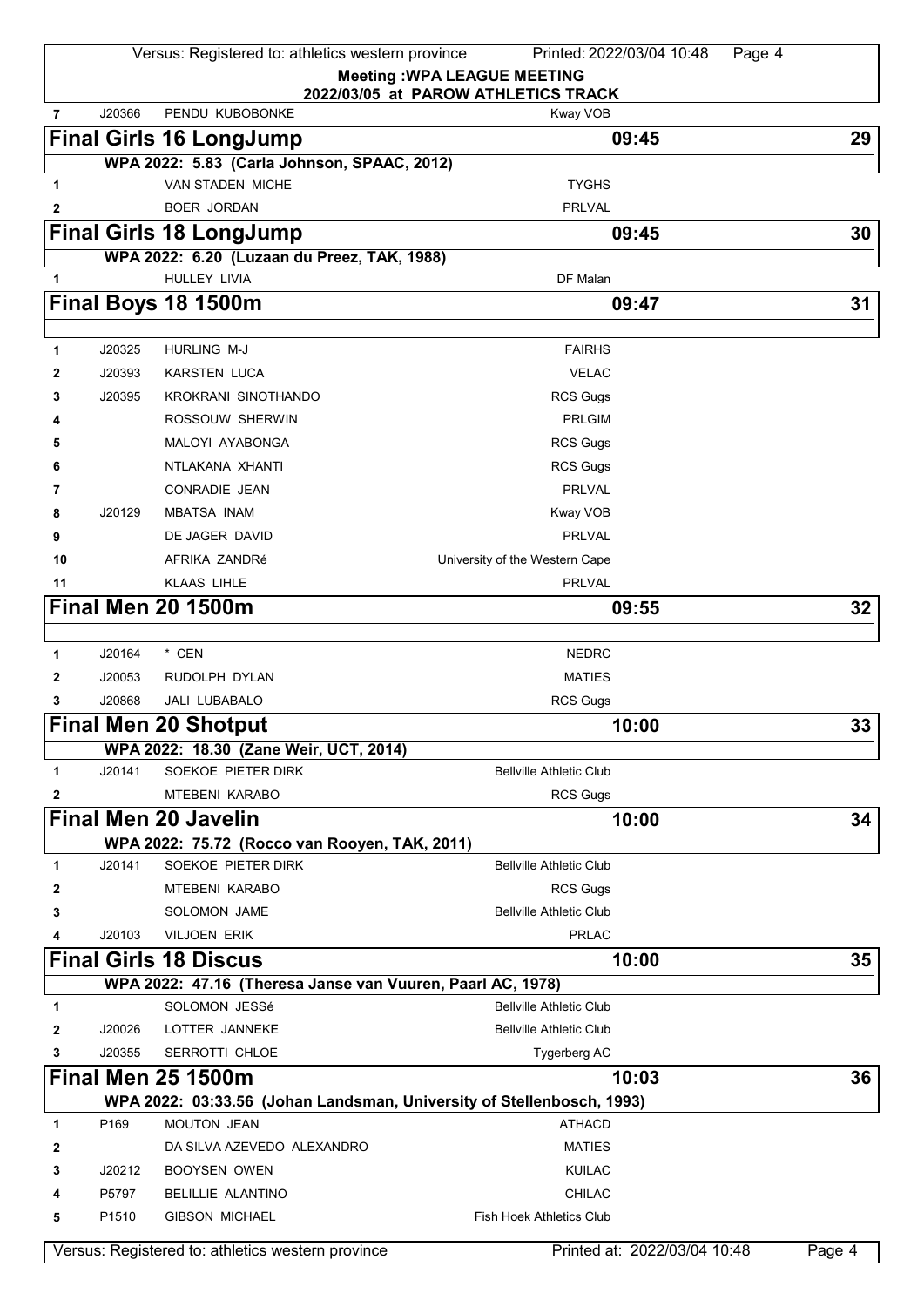|   |        | Versus: Registered to: athletics western province                             | Printed: 2022/03/04 10:48                                    | Page 5 |
|---|--------|-------------------------------------------------------------------------------|--------------------------------------------------------------|--------|
|   |        |                                                                               | <b>Meeting: WPA LEAGUE MEETING</b>                           |        |
|   |        |                                                                               | 2022/03/05 at PAROW ATHLETICS TRACK                          |        |
| 6 | P3591  | <b>BAILEY JASON</b>                                                           | Groot Constantia                                             |        |
| 7 | P3070  | SOLDAKA SIBONISO                                                              | <b>CPUT</b>                                                  |        |
| 8 |        | SMITH ASHLEY                                                                  | <b>MATIES</b>                                                |        |
|   |        | <b>MCITWA MUSA</b>                                                            | Individual                                                   |        |
|   |        | <b>Final Girls 16 200m</b>                                                    | 10:15                                                        | 37     |
|   |        | WPA 2022: 24.40 (Chantelle Terblanche, BAK, 2000)                             |                                                              |        |
| 3 |        | <b>KOOPMAN KOUM</b>                                                           | Macassar Run/Walk A.C                                        |        |
|   |        | <b>VAN STADEN MICHE</b>                                                       | <b>TYGHS</b>                                                 |        |
| 5 |        | <b>HENDRICKS SHAKIRA</b>                                                      | <b>Bellville Athletic Club</b>                               |        |
| 6 | J20560 | <b>KEET IMAN</b>                                                              | <b>Ultra Athletics Club</b><br>Macassar Run/Walk A.C         |        |
| 7 |        | <b>VERONTINE SASKIA</b>                                                       |                                                              |        |
|   |        | <b>Final Men 20 HighJump</b>                                                  | 10:15                                                        | 38     |
|   |        | MZOKOZA LAKHENI                                                               | WPA 2022: 2.25 (Breyton Poole, Helderberg Harriers AC, 2017) |        |
| 1 |        |                                                                               | <b>WITHS</b>                                                 |        |
| 2 | J20345 | PETERSEN STORM                                                                | SOUTH PENINSULA                                              |        |
|   |        | Final Boys 16 200m                                                            | 10:21                                                        | 39     |
|   |        | WPA 2022: 21.34 (Kyle Appel, BAK, 2013)<br><b>ARENDS MATTHEW</b>              | Mitchell's Plain Titans                                      |        |
| 3 |        |                                                                               |                                                              |        |
|   |        | VAN DER HEEVER KAYLAM                                                         | Macassar Run/Walk A.C                                        |        |
| 5 |        | <b>WALTERS KYLE</b>                                                           | <b>Bellville Athletic Club</b>                               |        |
| 6 |        | <b>WEIDEMAN AARON</b>                                                         | University of the Western Cape                               |        |
|   |        | <b>Final Girls 18 200m</b>                                                    | 10:30                                                        | 40     |
| 3 |        | WPA 2022: 24.25 (Janice Josephs, Ridgeville AC, 1999)<br><b>SWARTZ LOUWEN</b> | <b>PRLVAL</b>                                                |        |
|   |        | HAMMAN-JOHNSON RENCHA                                                         | DF Malan                                                     |        |
|   |        | <b>CUPIDO KYRA</b>                                                            | <b>DURHS</b>                                                 |        |
| 6 | J20596 | <b>SAAL LANNICE</b>                                                           | <b>VELAC</b>                                                 |        |
|   |        |                                                                               |                                                              | 41     |
|   |        | Final 1 of 2 Boys 18 200m<br>WPA 2022: 20.57 (Kyle Appel, BAK, 2015)          | 10:36                                                        |        |
| 2 | J20603 | LIEBENBERG MATHEW                                                             | <b>VELAC</b>                                                 |        |
| 3 |        | AYYOOP SARDIEN                                                                | <b>PRLVAL</b>                                                |        |
| 4 | J20512 | <b>ISAACS ZAYD</b>                                                            | <b>Ultra Athletics Club</b>                                  |        |
| 5 |        | <b>CLOETE WAYDE</b>                                                           | <b>Bellville Athletic Club</b>                               |        |
| 6 |        | KUDAKWASHE DELAN                                                              | <b>PLUMHS</b>                                                |        |
| 7 | J20207 | LEHMENSICH CHRISTIAAN                                                         | <b>Bellville Athletic Club</b>                               |        |
| 8 | J20513 | JACOBS FURQAAN                                                                | <b>Ultra Athletics Club</b>                                  |        |
|   |        | Final 2 of 2 Boys 18 200m                                                     | 10:36                                                        | 41     |
|   |        | WPA 2022: 20.57 (Kyle Appel, BAK, 2015)                                       |                                                              |        |
| 3 | J20347 | <b>RYAN KIRON</b>                                                             | Tygerberg AC                                                 |        |
|   |        | LATIEF LEIGHJAY                                                               | <b>GORHS</b>                                                 |        |
|   |        | MUZOKOMBA PAVASHE                                                             | Hontentotts holland high school                              |        |
| 6 |        | PERRANG CALEB JONATHAN                                                        | University of the Western Cape                               |        |
| 7 |        | <b>KLAAS LIHLE</b>                                                            | <b>PRLVAL</b>                                                |        |
| 8 | J20431 | LOMBAART DUWAYNE                                                              | University of the Western Cape                               |        |
|   |        | <b>Final Women 20 LongJump</b>                                                | 10:45                                                        | 42     |
|   |        | WPA 2022: 6.54 (Luzaan du Preez, TAK, 1990)                                   |                                                              |        |
| 1 |        | LINKS DZITKA                                                                  | University of the Western Cape                               |        |
| 2 | J20342 | <b>GALLIE SAFIA</b>                                                           | SOUTH PENINSULA                                              |        |
|   |        |                                                                               |                                                              |        |
|   |        | Versus: Registered to: athletics western province                             | Printed at: 2022/03/04 10:48                                 | Page 5 |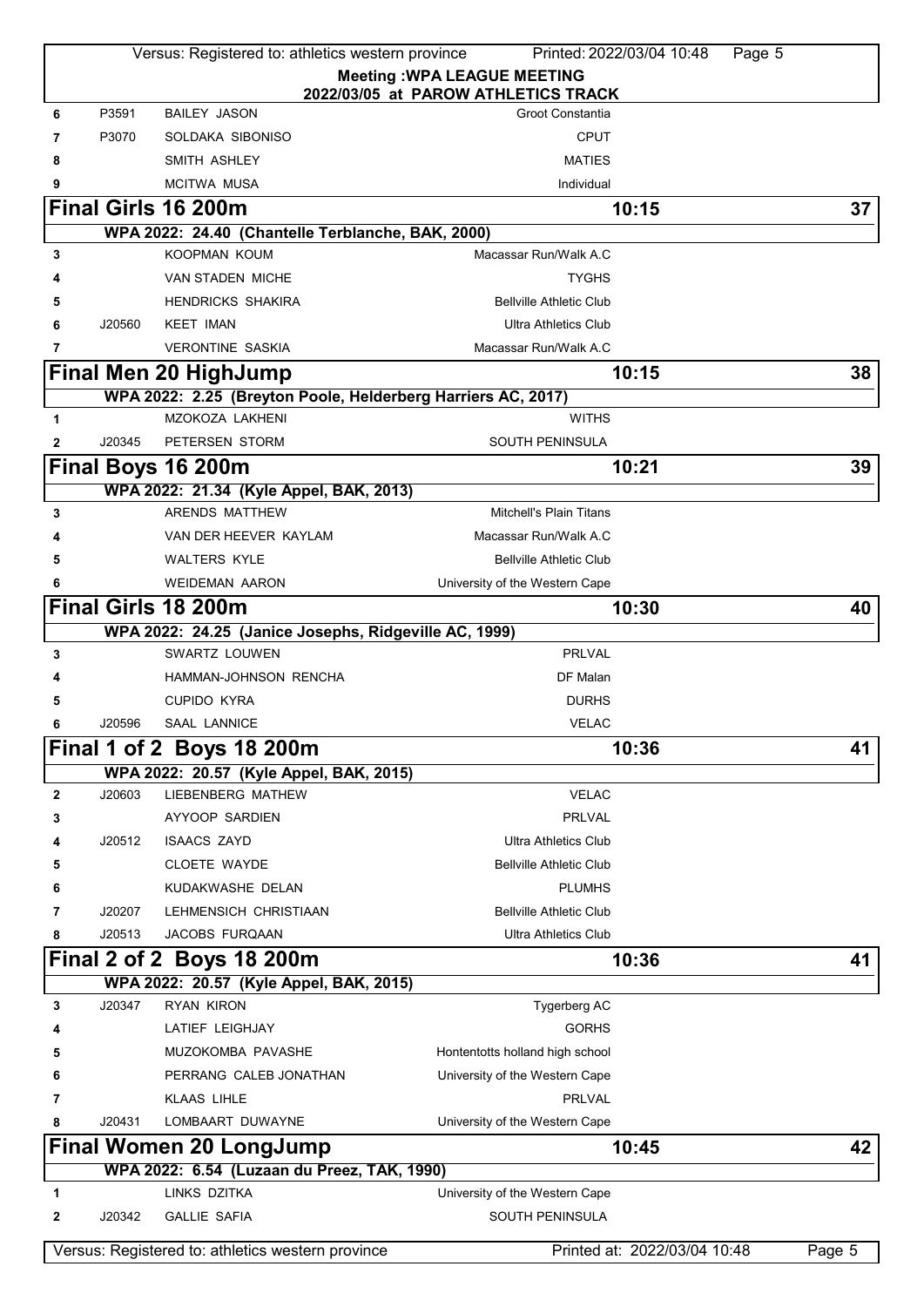|              |                   | Versus: Registered to: athletics western province | Printed: 2022/03/04 10:48                                                 | Page 6 |
|--------------|-------------------|---------------------------------------------------|---------------------------------------------------------------------------|--------|
|              |                   |                                                   | <b>Meeting: WPA LEAGUE MEETING</b><br>2022/03/05 at PAROW ATHLETICS TRACK |        |
|              |                   | <b>Final Women 25 LongJump</b>                    | 10:45                                                                     | 43     |
|              |                   | WPA 2022: 6.54 (Luzaan du Preez, TAK, 1990)       |                                                                           |        |
| 1            | P2434             | YAZE ZANDILE                                      | <b>UCT</b>                                                                |        |
| 2            |                   | <b>NGOMA BRICIA</b>                               | Tygerberg AC                                                              |        |
|              |                   | Final Women 20 200m                               | 10:48                                                                     | 44     |
|              |                   | WPA 2022: 23.19 (Esmari le Roux, BAK, 1994)       |                                                                           |        |
| 3            |                   | HEERINK-VAN BREDA ALEXANDRA                       | <b>MATIES</b>                                                             |        |
| 4            | P <sub>1051</sub> | DU TOIT BRENDA                                    | <b>PRLAC</b>                                                              |        |
| 5            | J20025            | DU PLESSIS STEFANI                                | <b>Bellville Athletic Club</b>                                            |        |
| 6            | J20342            | <b>GALLIE SAFIA</b>                               | SOUTH PENINSULA                                                           |        |
| 7            |                   | <b>JOHNSON EMMA</b>                               | <b>Bellville Athletic Club</b>                                            |        |
|              |                   | Final Women 25 200m                               | 10:52                                                                     | 45     |
|              |                   |                                                   |                                                                           |        |
| $\mathbf{2}$ | P2480             | ARENDSE SHANNON                                   | <b>Bellville Athletic Club</b>                                            |        |
| 3            |                   | <b>CORBET MELISSA</b>                             | Tygerberg AC                                                              |        |
| 4            | P6136             | <b>KLERK KAYLIN</b>                               | University of the Western Cape                                            |        |
| 5            |                   | <b>JEWASKIEWITZ ZENOBEA</b>                       | <b>MATIES</b>                                                             |        |
| 6            | P5742             | MISKE MIRJAM                                      | Tygerberg AC                                                              |        |
| 7            | P1947             | <b>MATIWANE BUSISIWE</b>                          | <b>NEDRC</b>                                                              |        |
| 8            |                   | MAKHALIMA SISANDA                                 | <b>CPUT</b>                                                               |        |
|              |                   | Final 1 of 2 Men 20 200m                          | 11:00                                                                     | 46     |
|              |                   | WPA 2022: 20.55 (Marcus la Grange, BAK, 1986)     |                                                                           |        |
| 3            | J20591            | JOSEPHS LANEY                                     | <b>VELAC</b>                                                              |        |
| 4            |                   | <b>CUMMINGS WASHINGTON</b>                        | <b>Brimstone Itheko</b>                                                   |        |
| 5            |                   | MAHADJIR ABDELMADJID MAHAMAT                      | <b>ASPAC</b>                                                              |        |
| 6            |                   | MWAPE GEDEON                                      | <b>PLUMHS</b>                                                             |        |
| 7            | J20341            | KABUYA MUANZA                                     | <b>SOUTH PENINSULA</b>                                                    |        |
| 8            | J20142            | SOCHOP KEANAN                                     | <b>Bellville Athletic Club</b>                                            |        |
|              |                   | Final 2 of 2 Men 20 200m                          | 11:00                                                                     | 46     |
|              |                   | WPA 2022: 20.55 (Marcus la Grange, BAK, 1986)     |                                                                           |        |
| 3            |                   | TITO ISMA-EEL                                     | University of the Western Cape                                            |        |
| 4            |                   | NCAMANI JODI                                      | <b>GORHS</b>                                                              |        |
| 5            |                   | AL RASHIDI NAYEF                                  | <b>ASPAC</b>                                                              |        |
| 6            |                   | <b>WALTERS ZANE</b>                               | <b>Bellville Athletic Club</b>                                            |        |
| 7            | J20343            | DU TOIT CORION                                    | SOUTH PENINSULA                                                           |        |
|              |                   | <b>Final Girls 16 Polevault</b>                   | 11:00                                                                     | 47     |
|              |                   | WPA 2022: 3.75 (Sylma Jordaan, TAK, 2000)         |                                                                           |        |
|              |                   | <b>Final Girls 18 Polevault</b>                   | 11:00                                                                     | 48     |
|              |                   | WPA 2022: 3.95 (Annelie van Wyk, TAK, 1999)       |                                                                           |        |
|              |                   |                                                   |                                                                           |        |
|              |                   | <b>Final Women 20 Shotput</b>                     | 11:00                                                                     | 49     |
|              |                   | WPA 2022: 16.47 (Maranelle du Toit, BAK, 1997)    |                                                                           |        |
| 1            |                   | SOPHILE SIBONGILE                                 | <b>RCS Gugs</b>                                                           |        |
| 2            |                   | SMUTS JENNIFER                                    | <b>PRLVAL</b>                                                             |        |
| 3            | J20025            | DU PLESSIS STEFANI                                | <b>Bellville Athletic Club</b>                                            |        |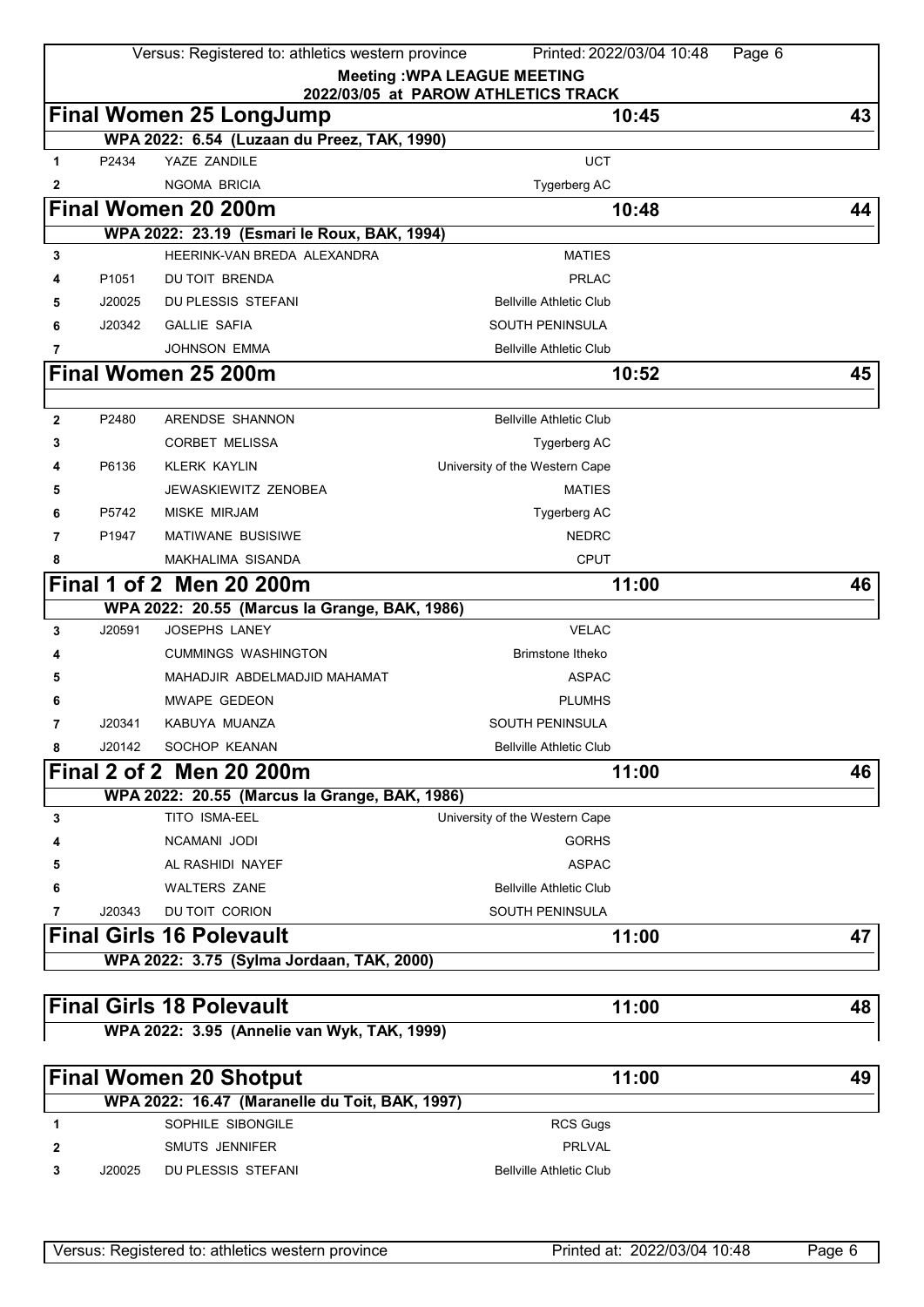|              |                  | Versus: Registered to: athletics western province | Printed: 2022/03/04 10:48                                                 | Page 7 |
|--------------|------------------|---------------------------------------------------|---------------------------------------------------------------------------|--------|
|              |                  |                                                   | <b>Meeting: WPA LEAGUE MEETING</b><br>2022/03/05 at PAROW ATHLETICS TRACK |        |
|              |                  | <b>Final Women 25 Shotput</b>                     | 11:00                                                                     | 50     |
|              |                  | WPA 2022: 17.08 (Maranelle du Toit, BAK, 2002)    |                                                                           |        |
| 1            | P2476            | <b>GROBBRLAAR ELIZE</b>                           | <b>Bellville Athletic Club</b>                                            |        |
| 2            | J20195           | <b>JORDAAN ZOë</b>                                | <b>Bellville Athletic Club</b>                                            |        |
| 3            |                  | ALBERTYN ESTé                                     | <b>Bellville Athletic Club</b>                                            |        |
| 4            | P2410            | <b>SMIT KAYLA</b>                                 | <b>Bellville Athletic Club</b>                                            |        |
| 5            | P2471            | DU TOIT ALETTA                                    | <b>Bellville Athletic Club</b>                                            |        |
| 6            | J20358           | SOPHILE SIBULELE                                  | <b>RCS Gugs</b>                                                           |        |
| 7            |                  | <b>GELDERBLOEM ELZANI</b>                         | University of the Western Cape                                            |        |
| 8            | P <sub>127</sub> | DU TOIT NIENKA                                    | <b>ASPAC</b>                                                              |        |
|              |                  | <b>Final Men 25 Javelin</b>                       | 11:00                                                                     | 51     |
|              |                  | WPA 2022: 87.62 (Rocco van Rooyen, BAK, 2020)     |                                                                           |        |
| 1            | P5597            | <b>MARAIS DANIEL</b>                              | <b>SOUTH PENINSULA</b>                                                    |        |
| 2            |                  | PATJEE MOGAU                                      | <b>CPUT</b>                                                               |        |
| 3            | P5596            | <b>FRANCIS ANDREW</b>                             | <b>SOUTH PENINSULA</b>                                                    |        |
| 4            | P7338            | FIELD JAMIE                                       | <b>Ultra Athletics Club</b>                                               |        |
| 5            |                  | VAN LILL GERT RUTGER                              | University of the Western Cape                                            |        |
| 6            |                  | PIETERSEN CHRIS                                   | <b>MATIES</b>                                                             |        |
|              |                  | <b>Final Boys 18 Discus</b>                       | 11:00                                                                     | 52     |
|              |                  | WPA 2022: 54.86 (Dirk Hanekom, Strand AC, 1983)   |                                                                           |        |
| 1            |                  | STEENKAMP RONAN                                   | <b>PRLVAL</b>                                                             |        |
| 2            | J20046           | <b>BURGESS JORDAN</b>                             | <b>Bellville Athletic Club</b>                                            |        |
|              |                  | Final 1 of 4 Men 25 200m                          | 11:15                                                                     | 53     |
|              |                  | WPA 2022: 20.35 (Marcus la Grange, BAK, 2000)     |                                                                           |        |
| 2            |                  | DE MORNY RYLE DE MORNY                            | Tygerberg AC                                                              |        |
| 3            | P3109            | SALEMANE THATO                                    | <b>CPUT</b>                                                               |        |
| 4            |                  | VAN DER MERWE KEEGAN                              | <b>Brimstone Itheko</b>                                                   |        |
| 5            | P783             | CONRADIE PIETER                                   | <b>MATIES</b>                                                             |        |
| 6            |                  | <b>NEL HENDINO</b>                                | <b>Port Nolloth Athletics</b>                                             |        |
| 7            |                  | CAESAR JUREAUX                                    | Tygerberg AC                                                              |        |
| 8            | J20398           | <b>NDALASI ATHABILE</b>                           | <b>RCS Gugs</b>                                                           |        |
|              |                  | Final 2 of 4 Men 25 200m                          | 11:15                                                                     | 53     |
|              |                  | WPA 2022: 20.35 (Marcus la Grange, BAK, 2000)     |                                                                           |        |
| $\mathbf{2}$ | P6228            | <b>SHABODIEN ZUBAIR</b>                           | University of the Western Cape                                            |        |
| 3            | P5743            | <b>EWERS JOSHUA</b>                               | Tygerberg AC                                                              |        |
| 4            |                  | PRETORIUS MATT                                    | <b>Brimstone Itheko</b>                                                   |        |
| 5            |                  | <b>BARROW OWAAB</b>                               | <b>ASPAC</b>                                                              |        |
| 6            |                  | PIETERSEN LIAM                                    | <b>MATIES</b>                                                             |        |
| 7            |                  | JAHWI BLESSED                                     | <b>STRAND</b>                                                             |        |
| 8            |                  | <b>WELCOME TAHRIQ</b>                             | Brimstone Itheko                                                          |        |
|              |                  | Final 3 of 4 Men 25 200m                          | 11:15                                                                     | 53     |
|              |                  | WPA 2022: 20.35 (Marcus la Grange, BAK, 2000)     |                                                                           |        |
| 3            | P5744            | <b>CAMERON KURT</b>                               | Tygerberg AC                                                              |        |
| 4            | P3111            | TUIS NATHI                                        | <b>CPUT</b>                                                               |        |
| 5            |                  | ALABSI SAEED                                      | <b>ASPAC</b>                                                              |        |
| 6            |                  | <b>ENGEL ROSCOE</b>                               | Individual                                                                |        |
| 7            | P3071            | JAMES EMMANUAL                                    | <b>CPUT</b>                                                               |        |
| 8            | P5745            | ANDREWS GRANT                                     | Tygerberg AC                                                              |        |
|              |                  |                                                   |                                                                           |        |
|              |                  | Versus: Registered to: athletics western province | Printed at: 2022/03/04 10:48                                              | Page 7 |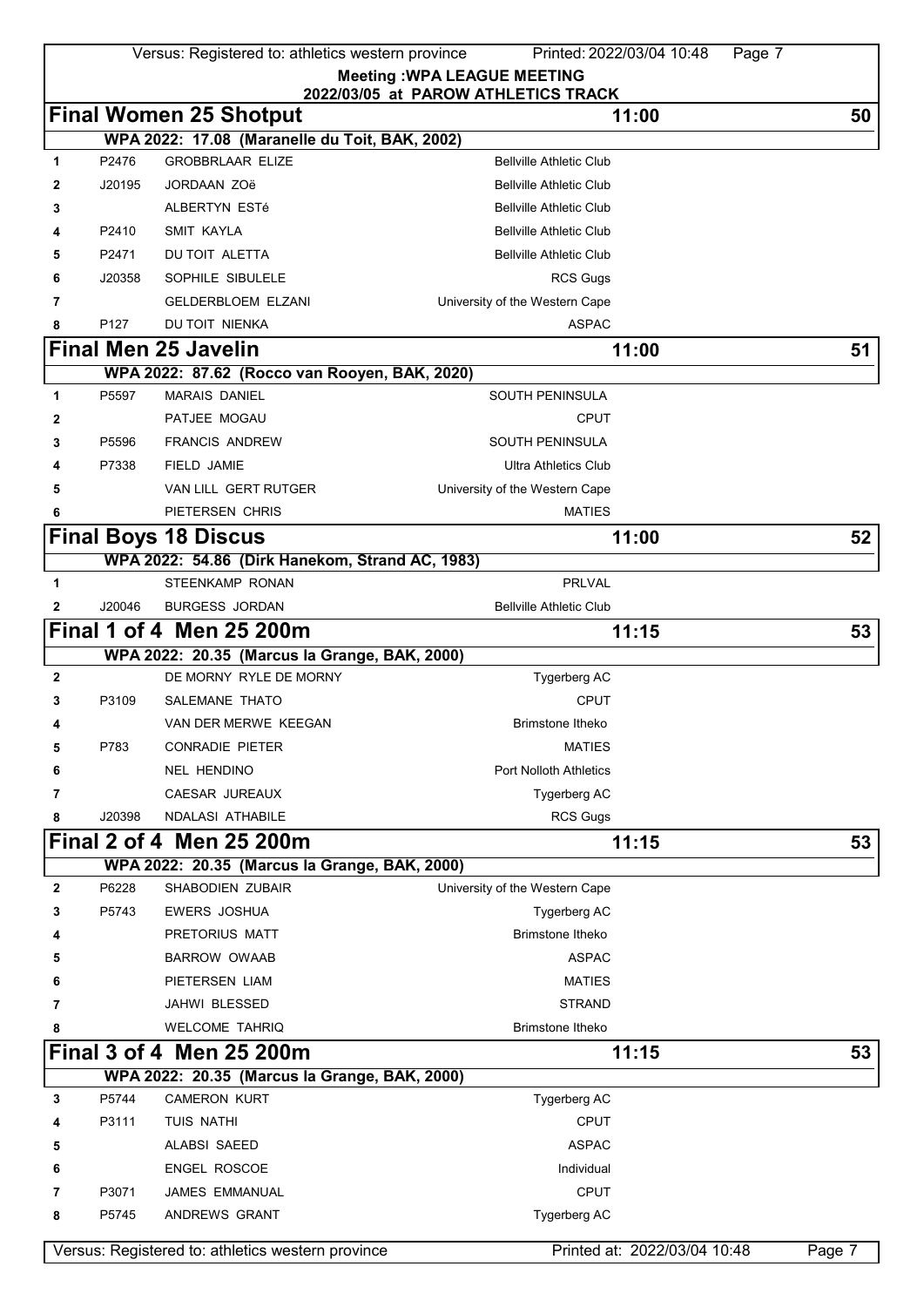|   |        | Versus: Registered to: athletics western province       | Printed: 2022/03/04 10:48<br><b>Meeting: WPA LEAGUE MEETING</b> | Page 8 |        |
|---|--------|---------------------------------------------------------|-----------------------------------------------------------------|--------|--------|
|   |        | Final 4 of 4 Men 25 200m                                | 2022/03/05 at PAROW ATHLETICS TRACK<br>11:15                    |        | 53     |
|   |        | WPA 2022: 20.35 (Marcus la Grange, BAK, 2000)           |                                                                 |        |        |
| 3 |        | NTUTU JONATHAN                                          | <b>PRLAC</b>                                                    |        |        |
|   |        | MNISI MATIMBA IAN                                       | Individual                                                      |        |        |
|   |        | VAN WYK IMRAAN CASSIEM                                  | <b>CPUT</b>                                                     |        |        |
|   | P5741  | <b>RUITERS CURT</b>                                     | Tygerberg AC                                                    |        |        |
| 7 | P3091  | <b>SEKOME LUCKY</b>                                     | <b>CPUT</b>                                                     |        |        |
| 8 |        | <b>CLARKE CHEVAN</b>                                    | Tygerberg AC                                                    |        |        |
|   |        | Final Girls 16 1500m SteepleChase                       | 11:30                                                           |        | 54     |
|   |        | WPA 2022: 05:42.72 (Anika Visser, BAK, 2020)            |                                                                 |        |        |
| 1 |        | <b>KRUGER TABITA</b>                                    | <b>PRLVAL</b>                                                   |        |        |
|   |        | Final Boys 16 1500m SteepleChase                        | 11:30                                                           |        | 55     |
|   |        | WPA 2022: 04:28.09 (Shaun Zuzani, New Balance AC, 2004) |                                                                 |        |        |
| 1 |        | <b>MARKGRAAF DARIUS</b>                                 | <b>PRLVAL</b>                                                   |        |        |
|   |        | <b>Final Men 25 HighJump</b>                            | 11:30                                                           |        | 56     |
|   |        | WPA 2022: 2.27 (Gavin Lendis, SPAAC, 1997)              |                                                                 |        |        |
| 1 | P3113  | <b>MASUKU SIYANDA</b>                                   | <b>CPUT</b>                                                     |        |        |
|   |        | Final Girls 18 2000m SteepleChase                       | 11:40                                                           |        | 57     |
|   |        | WPA 2022: 07:17.34 (Nadine Visser, BAK, 2020)           |                                                                 |        |        |
| 1 | J20030 | <b>VISSER ANIKA</b>                                     | <b>Bellville Athletic Club</b>                                  |        |        |
| 2 |        | <b>HOORN TAMIA</b>                                      | <b>DURBAC</b>                                                   |        |        |
| 3 |        | TULIS LEONA                                             | <b>PRLVAL</b>                                                   |        |        |
|   |        | <b>Final Men 20 LongJump</b>                            | 11:45                                                           |        | 58     |
|   |        | WPA 2022: 7.80 (Marcus la Grange, BAK, 1995)            |                                                                 |        |        |
| 1 |        | TITO ISMA-EEL                                           | University of the Western Cape                                  |        |        |
| 2 | J20343 | DU TOIT CORION                                          | <b>SOUTH PENINSULA</b>                                          |        |        |
| 3 |        | <b>MWAPE GEDEON</b>                                     | <b>PLUMHS</b>                                                   |        |        |
| 4 |        | MZOKOZA LAKHENI                                         | WITHS                                                           |        |        |
| 5 |        | <b>WALTERS ZANE</b>                                     | <b>Bellville Athletic Club</b>                                  |        |        |
|   |        | <b>Final Men 25 LongJump</b>                            | 11:45                                                           |        | 59     |
|   |        | WPA 2022: 7.80 (Marcus la Grange, BAK, 1995)            |                                                                 |        |        |
| 1 | P5597  | <b>MARAIS DANIEL</b>                                    | SOUTH PENINSULA                                                 |        |        |
| 2 |        | MOLETSANE RORISANG                                      | <b>CPUT</b>                                                     |        |        |
| 3 | P5596  | <b>FRANCIS ANDREW</b>                                   | <b>SOUTH PENINSULA</b>                                          |        |        |
| 4 |        | VAN WYK IMRAAN CASSIEM                                  | <b>CPUT</b>                                                     |        |        |
| 5 | P7339  | <b>MANASSE MIKHAIL</b>                                  | <b>Ultra Athletics Club</b>                                     |        |        |
| 6 |        | NKAMBULE LIFA                                           | <b>CPUT</b>                                                     |        |        |
| 7 |        | MOODIE KEANU                                            | <b>MATIES</b>                                                   |        |        |
|   |        | Final Boys 18 2000m SteepleChase                        | 11:52                                                           | 83.8cm | 60     |
|   |        | WPA 2022: 06:32.10 (Ameron Cona, Bottelary AC, 2020)    |                                                                 |        |        |
| 1 |        | PETERSEN SHAUN                                          | <b>DURBAC</b>                                                   |        |        |
| 2 |        | SOPHILE MBULELO                                         | <b>RCS Gugs</b>                                                 |        |        |
| 3 | J20135 | TAFANA KHANYA                                           | Kway VOB                                                        |        |        |
| 4 |        | DE JAGER DAVID                                          | <b>PRLVAL</b>                                                   |        |        |
| 5 |        | <b>KLAAS LIHLE</b>                                      | <b>PRLVAL</b>                                                   |        |        |
|   |        | <b>Final Boys 16 Shotput</b>                            | 12:00                                                           | 5kg    | 61     |
|   |        | WPA 2022: 17.85 (JP van der Spuy, BAK, 2001)            |                                                                 |        |        |
|   |        |                                                         |                                                                 |        |        |
|   |        | Versus: Registered to: athletics western province       | Printed at: 2022/03/04 10:48                                    |        | Page 8 |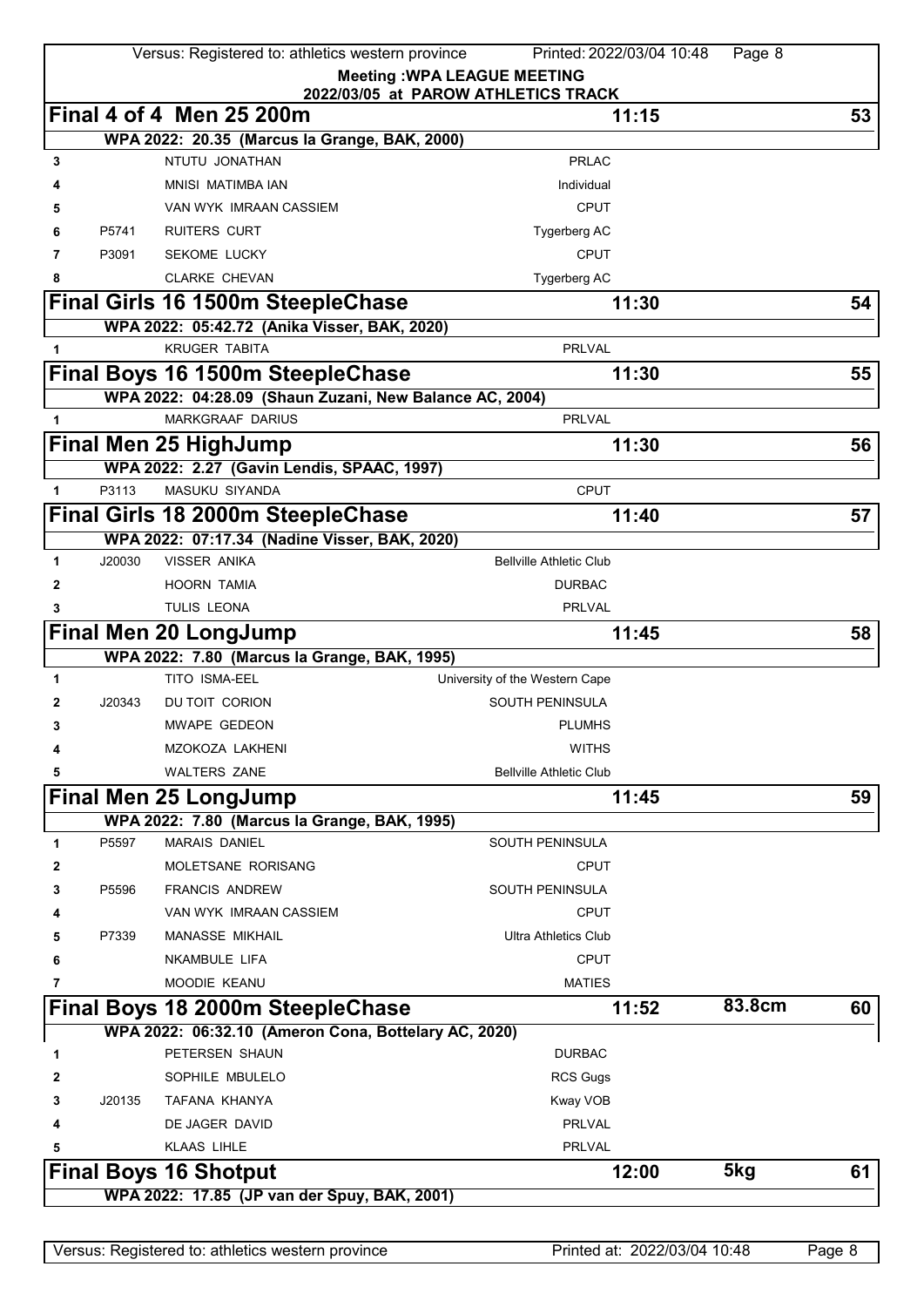|              | Versus: Registered to: athletics western province                   | Printed: 2022/03/04 10:48<br>Page 9                                       |    |
|--------------|---------------------------------------------------------------------|---------------------------------------------------------------------------|----|
|              |                                                                     | <b>Meeting: WPA LEAGUE MEETING</b><br>2022/03/05 at PAROW ATHLETICS TRACK |    |
|              | <b>Final Boys 18 Javelin</b>                                        | 12:00                                                                     | 62 |
|              | WPA 2022: 83.16 (Morné Moolman, BAK, 2011)                          |                                                                           |    |
| $\mathbf{1}$ | VAN DEN BERG JACQUES<br>J20177                                      | <b>PRLGIM</b>                                                             |    |
|              | <b>Final Men 20 Discus</b>                                          | 12:00                                                                     | 63 |
|              | WPA 2022: 55.08 (Karl Ueckermann, BAK, 1993)                        |                                                                           |    |
| $\mathbf{1}$ | SOEKOE PIETER DIRK<br>J20141                                        | <b>Bellville Athletic Club</b>                                            |    |
| 2            | <b>MTEBENI KARABO</b>                                               | <b>RCS Gugs</b>                                                           |    |
|              | <b>Final Men 25 Discus</b>                                          | 12:00                                                                     | 64 |
|              | WPA 2022: 68.48 (John van Reenen, University of Stellenbosch, 1975) |                                                                           |    |
|              | Final Women 20 3000m SteepleChase                                   | 12:02                                                                     | 65 |
|              | WPA 2022: 10:46.09 (Destiny Tieties, Adidas AC, 2006)               |                                                                           |    |
| 1.           | <b>CILLIERS MARIETJIE</b>                                           | <b>PRLVAL</b>                                                             |    |
|              | Final Men 20 3000m SteepleChase                                     | 12:02                                                                     | 66 |
|              | WPA 2022: 08:42.86 (Anthony Godongwana, Celtic Harriers AC, 2003)   |                                                                           |    |
| $\mathbf 1$  | MKUNGELA BHULE<br>J20606                                            | Atlantic athletic club                                                    |    |
|              | Final Men 25 3000m SteepleChase                                     | 12:17                                                                     | 67 |
|              | WPA 2022: 08:29.30 (Johan Daffue, University of Stellenbosch, 1981) |                                                                           |    |
| $\mathbf{1}$ | <b>MOUTON JEAN</b><br>P <sub>169</sub>                              | <b>ATHACD</b>                                                             |    |
|              | Final Women 25 3000m SteepleChase                                   | 12:17                                                                     | 68 |
|              | WPA 2022: 10:20.72 (Nolene Conrad, Liberty Nike AC, 2005)           |                                                                           |    |
|              |                                                                     |                                                                           |    |
|              | <b>Final Men 20 Polevault</b>                                       | 12:30                                                                     | 69 |
|              | WPA 2022: 5.21 (Pieter Brits, University of Stellenbosch, 1994)     |                                                                           |    |
|              | <b>Final Men 25 Polevault</b>                                       | 12:30                                                                     | 70 |
|              | WPA 2022: 5.90 (Okkert Brits, University of Stellenbosch, 1994)     |                                                                           |    |
|              |                                                                     |                                                                           |    |
|              | Final Girls 16 400m                                                 | 12:40                                                                     | 71 |
|              | WPA 2022: 0:56.13 (Sonja van der Merwe, TAK, 2007)                  |                                                                           |    |
| 4            | VAN STADEN MICHE                                                    | <b>TYGHS</b>                                                              |    |
| 5            | <b>HENDRICKS SHAKIRA</b>                                            | <b>Bellville Athletic Club</b>                                            |    |
|              | Final Boys 16 400m                                                  | 12:48                                                                     | 72 |
|              | WPA 2022: 0:48.64 (Jayson Weber, BAK, 2016)                         |                                                                           |    |
| 5            | ARENDS MATTHEW                                                      | <b>Mitchell's Plain Titans</b>                                            |    |
|              | <b>Final Girls 18 400m</b>                                          | 12:56                                                                     | 73 |
|              | WPA 2022: 0:54.90 (Sonja van der Merwe, TAK, 2009)                  |                                                                           |    |
| 4            | TERBLANCHE CHLOE                                                    | <b>MILHS</b>                                                              |    |
| 5            | J20573<br>ZGERSKI AVA IVANOVNA                                      | <b>West Coast Athletics Club</b>                                          |    |
|              | <b>Final Girls 16 HighJump</b>                                      | 13:00                                                                     | 74 |
|              | WPA 2022: 1.81 (Elmarie Gerryts, TAK, 1988)                         |                                                                           |    |
|              |                                                                     |                                                                           |    |
|              | <b>Final Boys 16 LongJump</b>                                       | 13:00                                                                     | 75 |
|              | WPA 2022: 6.64 (Le Roux van Aarde, Swartland High School, 1992)     |                                                                           |    |

**1** NICHOLL ALEXANDER DF Malan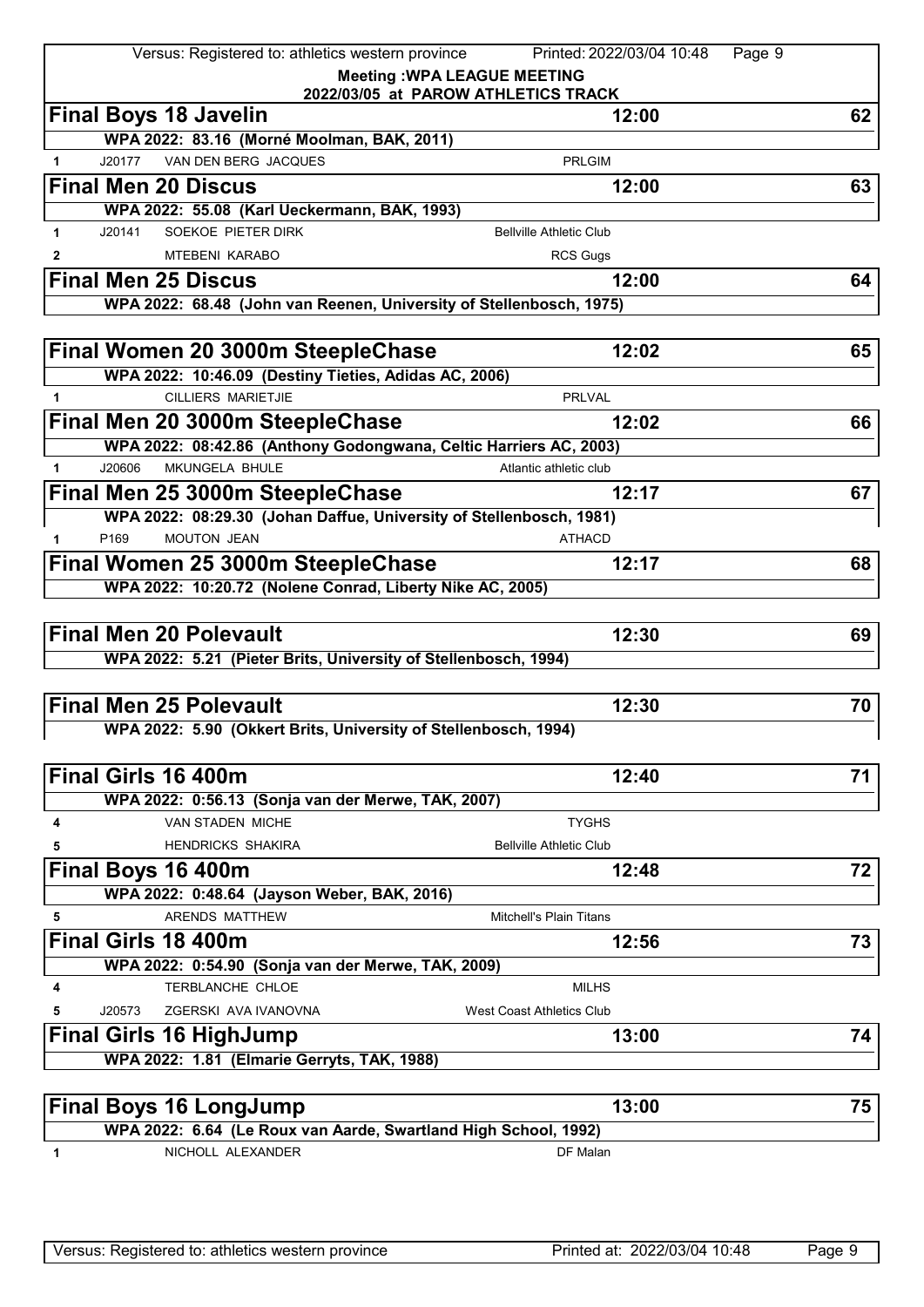|              |        | Versus: Registered to: athletics western province                       |                                     | Printed: 2022/03/04 10:48    | Page 10 |         |
|--------------|--------|-------------------------------------------------------------------------|-------------------------------------|------------------------------|---------|---------|
|              |        |                                                                         | <b>Meeting: WPA LEAGUE MEETING</b>  |                              |         |         |
|              |        | <b>Final Boys 18 LongJump</b>                                           | 2022/03/05 at PAROW ATHLETICS TRACK | 13:00                        |         | 76      |
|              |        | WPA 2022: 7.57 (Julian Karolus, TAK, 2005)                              |                                     |                              |         |         |
| 1            | J20347 | <b>RYAN KIRON</b>                                                       | <b>Tygerberg AC</b>                 |                              |         |         |
| 2            |        | MUZOKOMBA PAVASHE                                                       | Hontentotts holland high school     |                              |         |         |
|              |        | <b>Final Boys 18 Shotput</b>                                            |                                     | 13:00                        |         | 77      |
|              |        | WPA 2022: 17.63 (JP van der Spuy, BAK, 2003)                            |                                     |                              |         |         |
| 1            |        | SOPHILE MBULELO                                                         | <b>RCS Gugs</b>                     |                              |         |         |
| 2            | J20046 | <b>BURGESS JORDAN</b>                                                   | <b>Bellville Athletic Club</b>      |                              |         |         |
|              |        | <b>Final Boys 16 Javelin</b>                                            |                                     | 13:00                        | 700g    | 78      |
|              |        | WPA 2022: 70.41 (Morné Moolman, BAK, 2009)                              |                                     |                              |         |         |
| 1            |        | LOUW JIAN JIMMY                                                         | Tygerberg AC                        |                              |         |         |
| 2            | J20039 | <b>HEUSER JOHAN</b>                                                     | <b>Bellville Athletic Club</b>      |                              |         |         |
|              |        | <b>Final Girls 16 Discus</b>                                            |                                     | 13:00                        | 1kg     | 79      |
|              |        | WPA 2022: 40.20 (Maranelle du Toit, BAK, 1993)                          |                                     |                              |         |         |
| 1            | J20024 | <b>CHALMERS ALISON</b>                                                  | <b>Bellville Athletic Club</b>      |                              |         |         |
| $\mathbf{2}$ | J20027 | <b>JOHNSON AIMEE</b>                                                    | <b>Bellville Athletic Club</b>      |                              |         |         |
|              |        | Final Boys 18 400m                                                      |                                     | 13:04                        |         | 80      |
|              |        |                                                                         |                                     |                              |         |         |
| 3            |        | WPA 2022: 0:46.66 (Mark van Soest, TAK, 1999)<br><b>WILSON ASHLEY</b>   | Macassar Run/Walk A.C               |                              |         |         |
|              |        |                                                                         |                                     |                              |         |         |
|              | J20251 | WAKEFIELD JUNAID                                                        | University of the Western Cape      |                              |         |         |
| 5            | P1636  | <b>BUTTON DANIEL</b>                                                    | <b>NEDRC</b>                        |                              |         |         |
| 6            |        | PERRANG CALEB JONATHAN                                                  | University of the Western Cape      |                              |         |         |
|              |        | <b>HANSEN RYLE</b>                                                      | <b>VELAC</b>                        |                              |         |         |
|              |        | Final Women 20 400m                                                     |                                     | 13:20                        |         | 81      |
|              |        | WPA 2022: 0:54.06 (Sonja van der Merwe, TAK, 2010)                      |                                     |                              |         |         |
|              |        | Final Men 20 400m                                                       |                                     | 13:28                        |         | 82      |
|              |        | WPA 2022: 0:46.65 (Kyle Appel, BAK, 2017)                               |                                     |                              |         |         |
| 3            |        | DE WEE JAYDON                                                           | <b>VELAC</b>                        |                              |         |         |
| 4            | J20053 | RUDOLPH DYLAN                                                           | <b>MATIES</b>                       |                              |         |         |
| 5            |        | <b>KAPANK WAYLON</b>                                                    | <b>MATIES</b>                       |                              |         |         |
| 6            | J20341 | KABUYA MUANZA                                                           | <b>SOUTH PENINSULA</b>              |                              |         |         |
|              |        |                                                                         |                                     |                              |         |         |
|              |        | Final Women 25 400m                                                     |                                     | 13:40                        |         | 83      |
| 3            | P1947  | WPA 2022: 0:52.75 (Sonja van der Merwe, TAK, 2012)<br>MATIWANE BUSISIWE | <b>NEDRC</b>                        |                              |         |         |
|              | P6136  | <b>KLERK KAYLIN</b>                                                     | University of the Western Cape      |                              |         |         |
|              | P726   | <b>MKETO EMIHLE</b>                                                     | <b>STELAC</b>                       |                              |         |         |
| 5            |        | FOGLE JOS                                                               | <b>MATIES</b>                       |                              |         |         |
| 6            |        |                                                                         |                                     |                              |         |         |
| 7            |        | <b>JULIES SAMANTHA</b>                                                  | Macassar Run/Walk A.C               |                              |         |         |
|              |        | Final 1 of 2 Men 25 400m                                                |                                     | 13:44                        |         | 84      |
|              |        | WPA 2022: 0:44.65 (Marcus la Grange, BAK, 2002)<br>MOLETSANE RORISANG   |                                     |                              |         |         |
| $\mathbf{2}$ |        |                                                                         | <b>CPUT</b>                         |                              |         |         |
| 3            |        | <b>VORSTER MORGAN</b>                                                   | University of the Western Cape      |                              |         |         |
| 4            |        | VAN DER MERWE KEEGAN                                                    | Brimstone Itheko                    |                              |         |         |
| 5            | P783   | <b>CONRADIE PIETER</b>                                                  | <b>MATIES</b>                       |                              |         |         |
| 6            | P1598  | NONGAWUZA WANDILE BENJAMIN                                              | <b>CPUT</b>                         |                              |         |         |
| 7            |        | <b>CHEME SIMAMKELE</b>                                                  | <b>CENAC</b>                        |                              |         |         |
| 8            | P644   | <b>BRINK LAMBERT</b>                                                    | <b>STELAC</b>                       |                              |         |         |
|              |        | Versus: Registered to: athletics western province                       |                                     | Printed at: 2022/03/04 10:48 |         | Page 10 |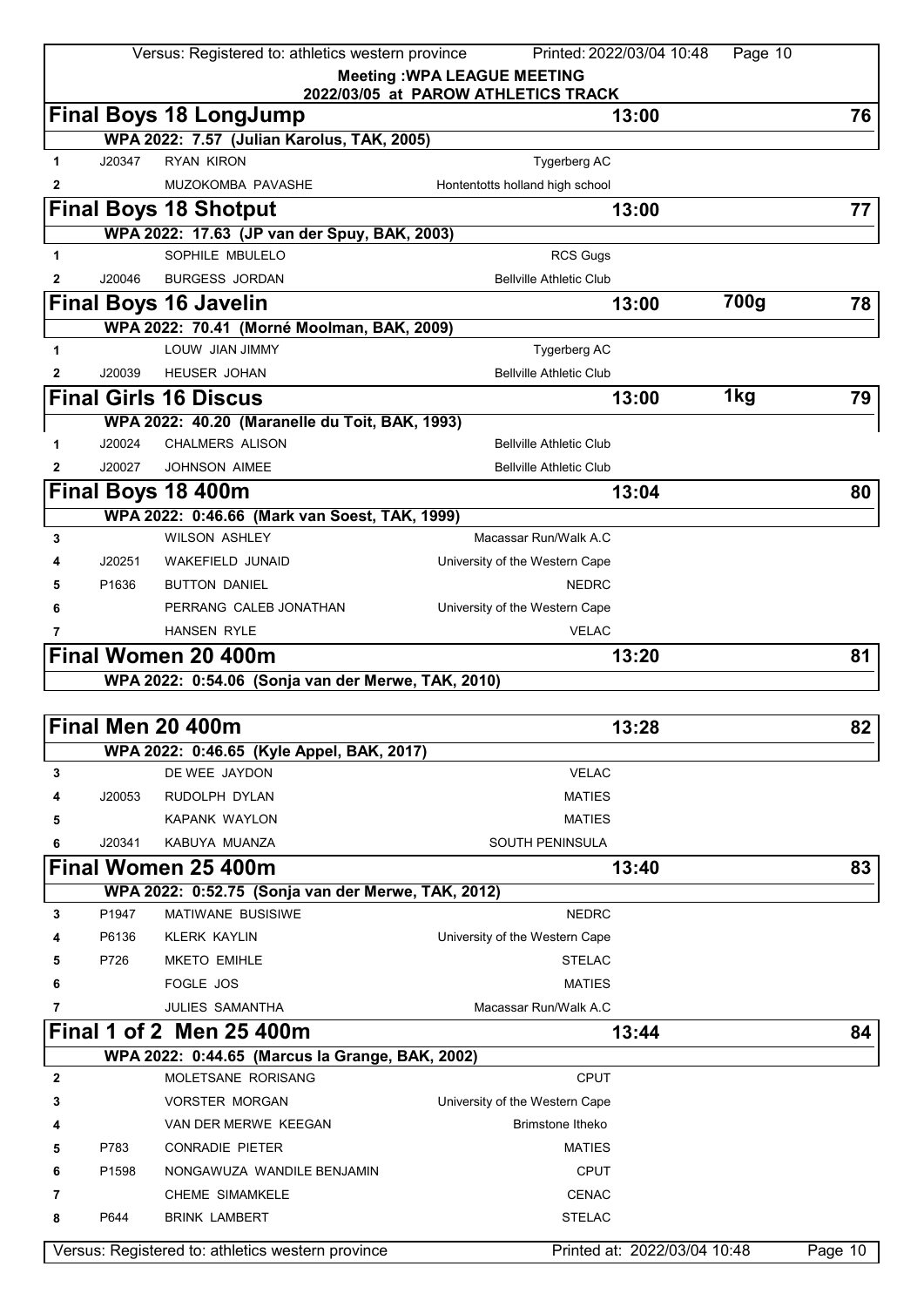|              |        | Versus: Registered to: athletics western province       | Printed: 2022/03/04 10:48<br>Page 11                                                              |    |
|--------------|--------|---------------------------------------------------------|---------------------------------------------------------------------------------------------------|----|
|              |        |                                                         | <b>Meeting: WPA LEAGUE MEETING</b>                                                                |    |
|              |        |                                                         | 2022/03/05 at PAROW ATHLETICS TRACK                                                               |    |
|              |        | Final 2 of 2 Men 25 400m                                | 13:44                                                                                             | 84 |
|              |        | WPA 2022: 0:44.65 (Marcus la Grange, BAK, 2002)         |                                                                                                   |    |
| $\mathbf{2}$ |        | <b>HASSAN QAASIM</b>                                    | Individual                                                                                        |    |
| 3            |        | <b>BUKASA THAMAR</b>                                    | Individual                                                                                        |    |
|              |        | <b>BERGSTEDT ASHWYN</b>                                 | University of the Western Cape                                                                    |    |
| 5            |        | JAHWI BLESSED                                           | <b>STRAND</b>                                                                                     |    |
| 6            |        | MGOMALALA THOMAS                                        | <b>CPUT</b>                                                                                       |    |
| 7            | J20398 | NDALASI ATHABILE                                        | <b>RCS Gugs</b>                                                                                   |    |
|              |        | <b>Final Girls 16 800m</b>                              | 14:00                                                                                             | 85 |
|              |        |                                                         | WPA 2022: 2:14.97 (Elsire Strauss, Calvinia High School, 1994)                                    |    |
| 5            | J20556 | DARIES MUDJAYIDAH                                       | <b>Ultra Athletics Club</b>                                                                       |    |
|              |        | <b>Final Girls 18 HighJump</b>                          | 14:00                                                                                             | 86 |
|              |        | WPA 2022: 1.82 (Heidi de Kock, Pinelands AC, 1976)      |                                                                                                   |    |
|              |        |                                                         |                                                                                                   |    |
|              |        | <b>Final Girls 16 Shotput</b>                           | 3kg<br>14:00                                                                                      | 87 |
|              |        | WPA 2022: 13.19 (Chloë Serrotti, TAK, 2021)             |                                                                                                   |    |
| $\mathbf{1}$ | J20027 | <b>JOHNSON AIMEE</b>                                    | <b>Bellville Athletic Club</b>                                                                    |    |
|              |        | <b>Final Women 20 Javelin</b>                           | 14:00                                                                                             | 88 |
|              |        | WPA 2022: 51.47 (Tarryn Bright, BAK, 2002)              |                                                                                                   |    |
|              |        |                                                         |                                                                                                   |    |
|              |        | <b>Final Women 25 Javelin</b>                           | 14:00                                                                                             | 89 |
|              |        | WPA 2022: 51.74 (Michelle Bradbury, BAK, 1993)          |                                                                                                   |    |
| 1            | P2471  | <b>DU TOIT ALETTA</b>                                   | <b>Bellville Athletic Club</b>                                                                    |    |
| 2            |        | ALBERTYN ESTé                                           | <b>Bellville Athletic Club</b>                                                                    |    |
| 3            | P2476  | <b>GROBBRLAAR ELIZE</b>                                 | <b>Bellville Athletic Club</b>                                                                    |    |
|              |        | <b>Final Boys 16 Discus</b>                             | 1.5kg<br>14:00                                                                                    | 90 |
|              |        |                                                         |                                                                                                   |    |
|              |        | DU TOIT FRANCOIS (ARMAND)                               | WPA 2022: 56.00 (Willie Coetzee, Paarl Boys' High School, 1984)<br><b>Bellville Athletic Club</b> |    |
| 1            |        |                                                         |                                                                                                   |    |
|              |        | Final Boys 16 800m                                      | 14:06                                                                                             | 91 |
|              |        | WPA 2022: 1:57.10 (Paul Eksteen, Paarl Gimnasium, 1980) |                                                                                                   |    |
| 3            |        | NAM CWANGCO                                             | <b>RCS Gugs</b>                                                                                   |    |
|              |        | THABISO NQGYI                                           | <b>RCS Gugs</b>                                                                                   |    |
| 5            | J20589 | DAMARA BADRODEEN                                        | <b>VELAC</b>                                                                                      |    |
| 6            | J20366 | PENDU KUBOBONKE                                         | Kway VOB                                                                                          |    |
|              |        | <b>Final Men 20 TripleJump</b>                          | 14:15                                                                                             | 92 |
|              |        | WPA 2022: 15.86 (Simeon Mars, SPAAC, 2003)              |                                                                                                   |    |
| 1            |        | MZOKOZA LAKHENI                                         | <b>WITHS</b>                                                                                      |    |
| 2            |        | <b>CLOETE MATTHEW</b>                                   | <b>MATIES</b>                                                                                     |    |
|              |        | <b>Final Men 25 TripleJump</b>                          | 13m<br>14:15                                                                                      | 93 |
|              |        | WPA 2022: 16.24 (Jason Sewenyana, TAK, 2012)            |                                                                                                   |    |
| 1            |        | <b>NKAMBULE LIFA</b>                                    | <b>CPUT</b>                                                                                       |    |
| 2            |        | MGOMALALA THOMAS                                        | <b>CPUT</b>                                                                                       |    |
| 3            |        | SEWANYANA JASON                                         | Tygerberg AC                                                                                      |    |
|              |        | <b>Final Girls 18 800m</b>                              | 14:18                                                                                             | 94 |
|              |        |                                                         | WPA 2022: 2:04.63 (Marjorie van der Merwe, Paarl Gimnasium, 1985)                                 |    |
| 4            | J20573 | ZGERSKI AVA IVANOVNA                                    | <b>West Coast Athletics Club</b>                                                                  |    |
| 5            |        | TERBLANCHE CHLOE                                        | <b>MILHS</b>                                                                                      |    |
|              |        |                                                         |                                                                                                   |    |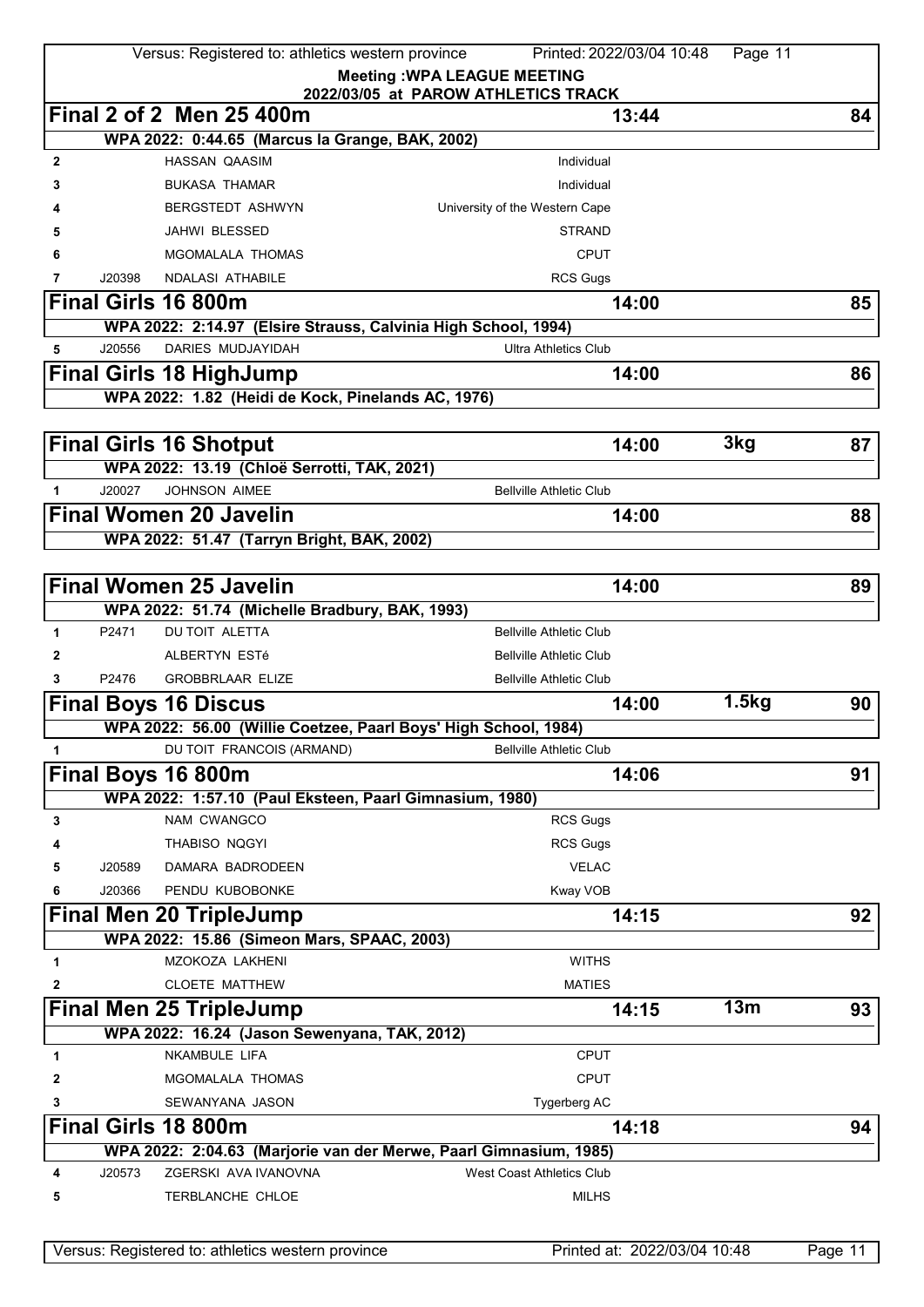|          |                  | Versus: Registered to: athletics western province                                             | Printed: 2022/03/04 10:48<br>Page 12                                      |     |
|----------|------------------|-----------------------------------------------------------------------------------------------|---------------------------------------------------------------------------|-----|
|          |                  |                                                                                               | <b>Meeting: WPA LEAGUE MEETING</b><br>2022/03/05 at PAROW ATHLETICS TRACK |     |
|          |                  | <b>Final Women 20 800m</b>                                                                    | 14:24                                                                     | 95  |
|          |                  | WPA 2022: 2:02.24 (Tanya Peckham, University of Stellenbosch, 1985)                           |                                                                           |     |
| 4        | J20352           | <b>VILJOEN MIENKE</b>                                                                         | <b>ASPAC</b>                                                              |     |
| 5        | P698             | <b>BRUGMAN ILSE</b>                                                                           | <b>MATIES</b>                                                             |     |
| 6        |                  | MABENTSELA SIWAPHIWE                                                                          | <b>RCS Gugs</b>                                                           |     |
|          |                  | Final Women 25 800m                                                                           | 14:24                                                                     | 96  |
|          |                  | WPA 2022: 2:02.24 (Tanya Peckham, University of Stellenbosch, 1985)                           |                                                                           |     |
| 4        | P7170            | <b>GRIFFITHS KOBIE</b>                                                                        | <b>NEDRC</b>                                                              |     |
| 5        | P726             | <b>MKETO EMIHLE</b>                                                                           | <b>STELAC</b>                                                             |     |
| 6        | P3112            | MOREMOHOLO KARABELO                                                                           | <b>CPUT</b>                                                               |     |
|          |                  | Final Boys 18 800m                                                                            | 14:30                                                                     | 97  |
|          |                  |                                                                                               |                                                                           |     |
| 3        | J20182           | <b>MAANS ANGEO</b>                                                                            | <b>PRLGIM</b>                                                             |     |
| 4        | J20750           | LE ROUX ROELOF                                                                                | <b>STELAC</b>                                                             |     |
| 5        | J20181           | ADAMS JOSHUA                                                                                  | <b>PRLAC</b>                                                              |     |
| 6        | P1636            | <b>BUTTON DANIEL</b>                                                                          | <b>NEDRC</b>                                                              |     |
| 7        |                  | MALOYI AYABONGA                                                                               | <b>RCS Gugs</b>                                                           |     |
| 8        | J20395           | KROKRANI SINOTHANDO                                                                           | <b>RCS Gugs</b>                                                           |     |
|          |                  | Final Men 20 800m                                                                             | 14:42                                                                     | 98  |
|          |                  | WPA 2022: 1:46.38 (Marius van Heerden, TAK, 1993)                                             |                                                                           |     |
| 4        | J20868           | <b>JALI LUBABALO</b>                                                                          | <b>RCS Gugs</b>                                                           |     |
| 5        | J20127           | CHEPAPE TUMELO                                                                                | Kway VOB                                                                  |     |
|          |                  | Final Men 25 800m                                                                             | 14:52                                                                     | 99  |
|          |                  | WPA 2022: 1:44.57 (Marius van Heerden, BAK, 1996)                                             |                                                                           |     |
| 1        | P783             | <b>CONRADIE PIETER</b>                                                                        | <b>MATIES</b>                                                             |     |
| 2        |                  | <b>CHEME SIMAMKELE</b>                                                                        | <b>CENAC</b>                                                              |     |
| 3        |                  | VAN DER WESTHUIZEN CIMON                                                                      | STELAC                                                                    |     |
| 4        | P754             | VAN HUYSSTEEN STIAAN                                                                          | <b>STELAC</b>                                                             |     |
| 5        | P644             | <b>BRINK LAMBERT</b>                                                                          | <b>STELAC</b><br><b>ATHACD</b>                                            |     |
| 6        | P <sub>169</sub> | <b>MOUTON JEAN</b>                                                                            |                                                                           |     |
| 7        | P166             | KOTZE AUBREY<br>SOLOMONS DULLAN                                                               | Eersterivier AC<br><b>ASPAC</b>                                           |     |
| 8        |                  | <b>JANTJIES GAWAIN</b>                                                                        |                                                                           |     |
| 9        |                  |                                                                                               | University of the Western Cape<br><b>CPUT</b>                             |     |
| 10<br>11 | P3090            | MAKAMBA ZIPHO<br><b>COBERN SHALTON</b>                                                        | <b>MATIES</b>                                                             |     |
| 12       |                  | <b>MCITWA MUSA</b>                                                                            | Individual                                                                |     |
|          |                  |                                                                                               |                                                                           |     |
|          |                  | <b>Final Boys 18 HighJump</b><br>WPA 2022: 2.25 (Breyton Poole, Helderberg Harriers AC, 2017) | 15:00                                                                     | 100 |
| 1        | J20344           | <b>MARCUS JAMIEL</b>                                                                          | SOUTH PENINSULA                                                           |     |
| 2        |                  | VON WIELLIGH LOGAN                                                                            | DF Malan                                                                  |     |
|          |                  | <b>Final Boys 16 Polevault</b>                                                                | 15:00                                                                     | 101 |
|          |                  | WPA 2022: 4.00 (Heinrich Lategan, Paarl Gimnasium, 1991)                                      |                                                                           |     |
|          |                  |                                                                                               |                                                                           |     |
|          |                  | <b>Final Boys 18 Polevault</b>                                                                | 15:00                                                                     | 102 |
|          |                  | WPA 2022: 4.70 (Brent Howell, BAK, 2003)                                                      |                                                                           |     |
|          |                  |                                                                                               |                                                                           |     |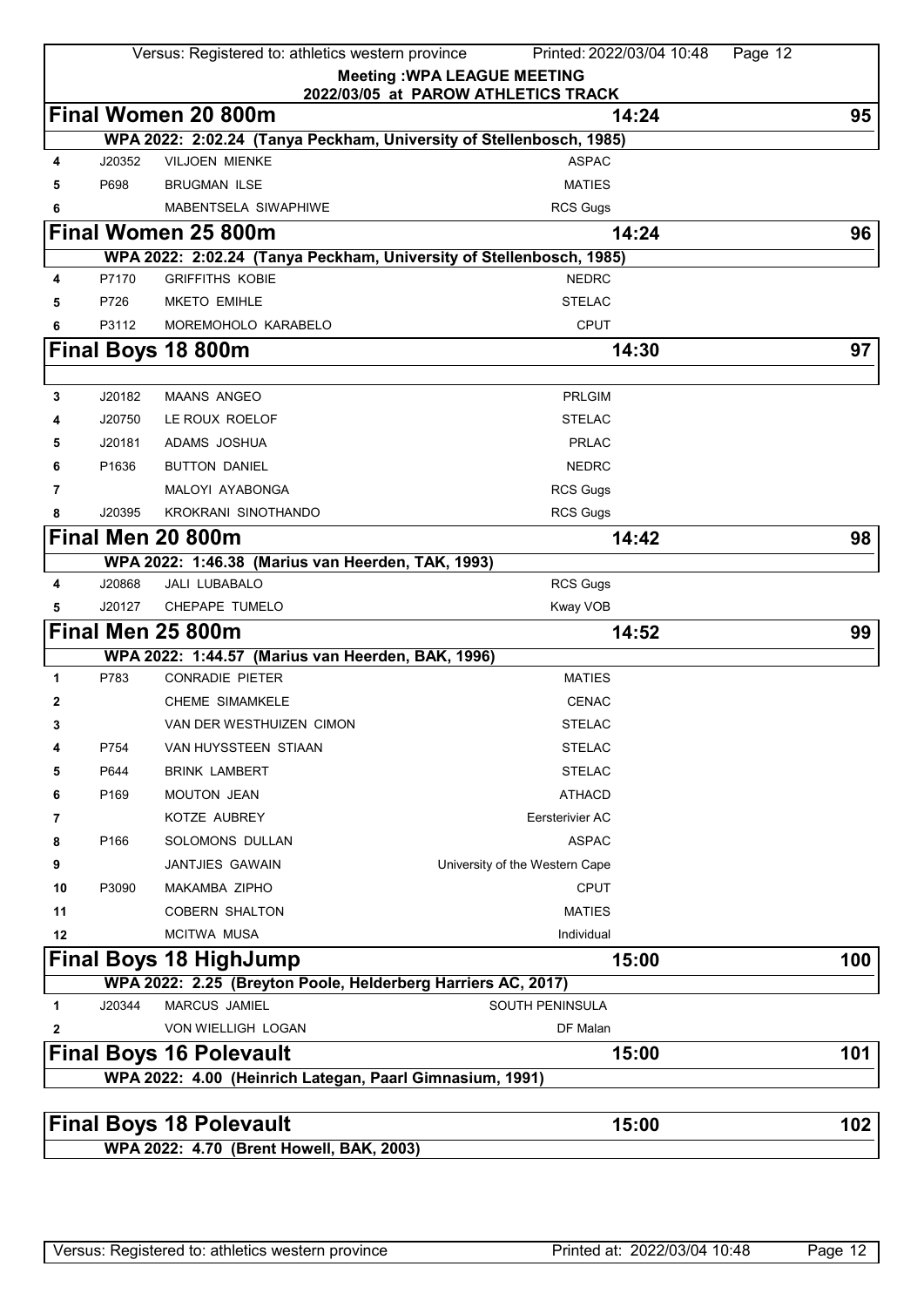Versus: Registered to: athletics western province Printed: 2022/03/04 10:48 Page 13 **Meeting :WPA LEAGUE MEETING 2022/03/05 at PAROW ATHLETICS TRACK Final Boys 16 TripleJump 15:00 103 WPA 2022: 13.45 (Zinedene Meiring, SPAAC, 2013) Final Girls 18 Shotput 15:00 104 WPA 2022: 13.18 (Kayla Smit, BAK, 2018) 1 1** SOLOMON JESSé **Bellville Athletic Club 2** J20026 LOTTER JANNEKE **Bellville Athletic Club 3** J20011 GOUWS ANJA **Bellville Athletic Club 4** J20355 SERROTTI CHLOE **The CONTRACT CHANGE SERVICE SERVICE SERVICE SERVICE SERVICE SERVICE SERVICE SERVICE SERVICE SERVICE SERVICE SERVICE SERVICE SERVICE SERVICE SERVICE SERVICE SERVICE SERVICE SERVICE SERVICE SERVICE Final Girls 18 Javelin 15:00 105 WPA 2022: 53.10 (Anneke Germishuys, TAK, 2015) 1** J20019 KRIEL CHENE Bellville Athletic Club **Final Girls 16 Hammer 15:00 3kg 106 WPA 2022: 49.72 (Kayla Smit, BAK, 2016) Final Girls 18 Hammer 15:00 107 WPA 2022: 58.30 (Kayla Smit, BAK, 2018) 1** J20138 SMIT CARLI BELLY Bellville Athletic Club **2** SMIT ANKE DUKUI **3** J20355 SERROTTI CHLOE **Tygerberg AC Final Women 20 Hammer 15:00 108 WPA 2022: 51.57 (Kayla Smit, BAK, 2019) 1** J20168 OOSTHUIZEN ANJA Bellville Athletic Club **Final Women 25 Hammer 15:00 109 WPA 2022: 59.37 (Elmarie Knoetzen, BAK, 2002) 1** P2471 DU TOIT ALETTA Bellville Athletic Club **2** P2476 GROBBRLAAR ELIZE Bellville Athletic Club **3** P2410 SMIT KAYLA **Bellville Athletic Club 4** P2406 PRINS ANJA Bellville Athletic Club **Final 1 of 2 Girls 16 100m 15:10 110 3** KOOPMAN KOUM Macassar Run/Walk A.C **4** KHAN SAFA **Tygerberg AC 5** J20056 TEN CATE AMY **Bellville Athletic Club 6** J20560 KEET IMAN **DEEXALL SEEM** Ultra Athletics Club **7** J20581 V SCHALKWYK SHAKIRA VELAC **Final 2 of 2 Girls 16 100m 15:10 110 3** J20587 SAMBABA VEONTE VELAC **4 1 VERONTINE SASKIA Macassar Run/Walk A.C 5 HENDRICKS SHAKIRA Bellville Athletic Club 6** VAN STADEN MICHE **TYGHS Final Boys 16 100m 15:19 111 WPA 2022: 10.88 (Kyle Appel, BAK, 2013) 3** VAN DER HEEVER KAYLAM MACASSAR Run/Walk A.C **4** WEIDEMAN AARON University of the Western Cape **5** WALTERS KYLE **Bellville Athletic Club** 

Versus: Registered to: athletics western province Printed at: 2022/03/04 10:48 Page 13

**6** ROWEN RONALDO VELAC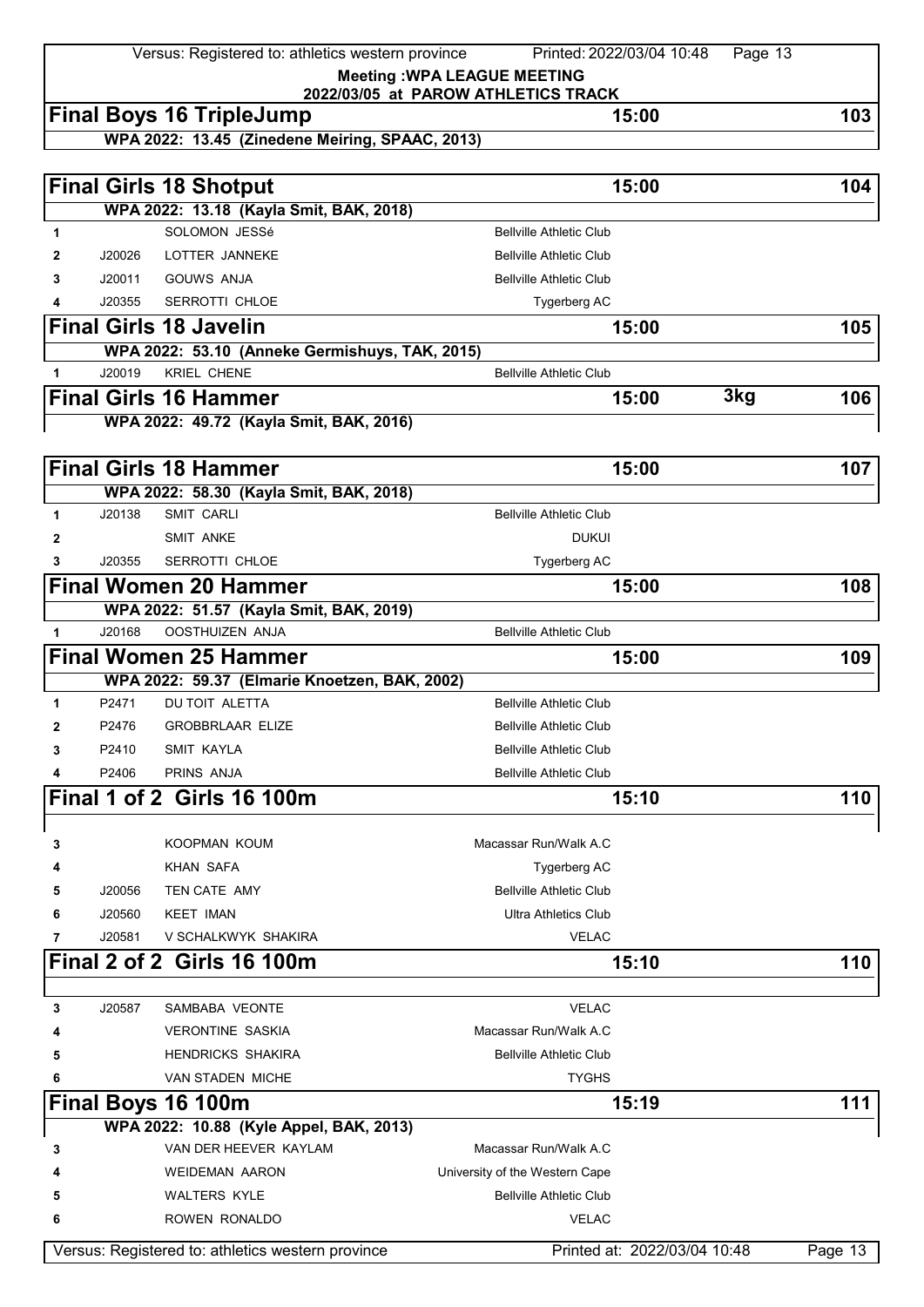|   |        | Versus: Registered to: athletics western province                        | Printed: 2022/03/04 10:48           | Page 14                      |           |
|---|--------|--------------------------------------------------------------------------|-------------------------------------|------------------------------|-----------|
|   |        |                                                                          | <b>Meeting: WPA LEAGUE MEETING</b>  |                              |           |
|   |        |                                                                          | 2022/03/05 at PAROW ATHLETICS TRACK |                              |           |
|   |        | Final Girls 18 100m                                                      | 15:31                               |                              | 112       |
| 3 |        | SWARTZ LOUWEN                                                            | <b>PRLVAL</b>                       |                              |           |
|   |        |                                                                          | DF Malan                            |                              |           |
|   |        | HAMMAN-JOHNSON RENCHA                                                    | <b>DURHS</b>                        |                              |           |
| 5 |        | <b>CUPIDO KYRA</b>                                                       |                                     |                              |           |
| 6 | J20594 | PHERCARDY CHELSEA                                                        | <b>VELAC</b>                        |                              |           |
| 7 | J20576 | V WYK SHANDRE                                                            | <b>VELAC</b>                        |                              |           |
| 8 | J20598 | <b>SOLOMONS JAIME</b>                                                    | <b>VELAC</b>                        |                              |           |
|   |        | <b>Final Girls 16 TripleJump</b>                                         | 15:31                               |                              | 113       |
| 1 |        | <b>BOER JORDAN</b>                                                       | <b>PRLVAL</b>                       |                              |           |
|   |        |                                                                          | 15:31                               |                              | 114       |
|   |        | <b>Final Girls 18 TripleJump</b>                                         |                                     |                              |           |
| 1 |        | WPA 2022: 12.77 (Valentina da Rocha, SPAAC, 2010)<br><b>HULLEY LIVIA</b> | DF Malan                            |                              |           |
|   |        |                                                                          | DF Malan                            |                              |           |
| 2 |        | HAMMAN-JOHNSON RENCHA                                                    |                                     |                              |           |
|   |        | Final 1 of 3 Boys 18 100m                                                | 15:40                               |                              | 115       |
|   |        | WPA 2022: 10.31 (Luke Davids, UWC, 2018)                                 |                                     |                              |           |
| 3 |        | <b>KLAAS LIHLE</b>                                                       | <b>PRLVAL</b>                       |                              |           |
|   |        | CHOTIA ABDURRAZZAQ                                                       | <b>WYNBH</b>                        |                              |           |
| 5 |        | <b>LATIEF LEIGHJAY</b>                                                   | <b>GORHS</b>                        |                              |           |
| 6 | J20347 | <b>RYAN KIRON</b>                                                        | Tygerberg AC                        |                              |           |
| 7 | J20603 | LIEBENBERG MATHEW                                                        | <b>VELAC</b>                        |                              |           |
| 8 | J20595 | PETERSEN KEERACO                                                         | <b>VELAC</b>                        |                              |           |
|   |        | Final 2 of 3 Boys 18 100m                                                | 15:40                               |                              | 115       |
|   |        | WPA 2022: 10.31 (Luke Davids, UWC, 2018)                                 |                                     |                              |           |
| 3 | J20513 | JACOBS FURQAAN                                                           | <b>Ultra Athletics Club</b>         |                              |           |
| 4 |        | KUDAKWASHE DELAN                                                         | <b>PLUMHS</b>                       |                              |           |
| 5 |        | <b>CLOETE WAYDE</b>                                                      | <b>Bellville Athletic Club</b>      |                              |           |
| 6 | J20344 | <b>MARCUS JAMIEL</b>                                                     | <b>SOUTH PENINSULA</b>              |                              |           |
| 7 |        | <b>DAVIDS EMRE</b>                                                       | <b>VELAC</b>                        |                              |           |
| 8 |        | KLEINSCHMIDT AARON                                                       | <b>BONAC</b>                        |                              |           |
|   |        | Final 3 of 3 Boys 18 100m                                                | 15:40                               |                              | 115       |
|   |        | WPA 2022: 10.31 (Luke Davids, UWC, 2018)                                 |                                     |                              |           |
| 3 | J20207 | LEHMENSICH CHRISTIAAN                                                    | <b>Bellville Athletic Club</b>      |                              |           |
|   | J20512 | <b>ISAACS ZAYD</b>                                                       | <b>Ultra Athletics Club</b>         |                              |           |
| 5 |        | MUZOKOMBA PAVASHE                                                        | Hontentotts holland high school     |                              |           |
| 6 |        | AYYOOP SARDIEN                                                           | <b>PRLVAL</b>                       |                              |           |
| 7 |        | <b>HANSEN RYLE</b>                                                       | <b>VELAC</b>                        |                              |           |
| 8 | J20558 | KAMRODIEN ZAMAAN                                                         | <b>Ultra Athletics Club</b>         |                              |           |
|   |        | Final 1 of 2 Women 20 100m                                               | 15:52                               |                              | 116       |
|   |        | WPA 2022: 11.55 (Esmari le Roux, BAK, 1995)                              |                                     |                              |           |
| 3 |        | SWILE LEAH                                                               | <b>ASPAC</b>                        |                              |           |
|   | J20342 | <b>GALLIE SAFIA</b>                                                      | <b>SOUTH PENINSULA</b>              |                              |           |
| 5 | P1367  | DE JAGER RENCIA                                                          | <b>NEDRC</b>                        |                              |           |
| 6 | J20580 | <b>DAVIDS ROBIN</b>                                                      | <b>VELAC</b>                        |                              |           |
|   |        | Final 2 of 2 Women 20 100m                                               | 15:52                               |                              | 116       |
|   |        | WPA 2022: 11.55 (Esmari le Roux, BAK, 1995)                              |                                     |                              |           |
| 3 |        | <b>JOHNSON EMMA</b>                                                      | <b>Bellville Athletic Club</b>      |                              |           |
|   |        | Versus: Registered to: athletics western province                        |                                     | Printed at: 2022/03/04 10:48 | Page $14$ |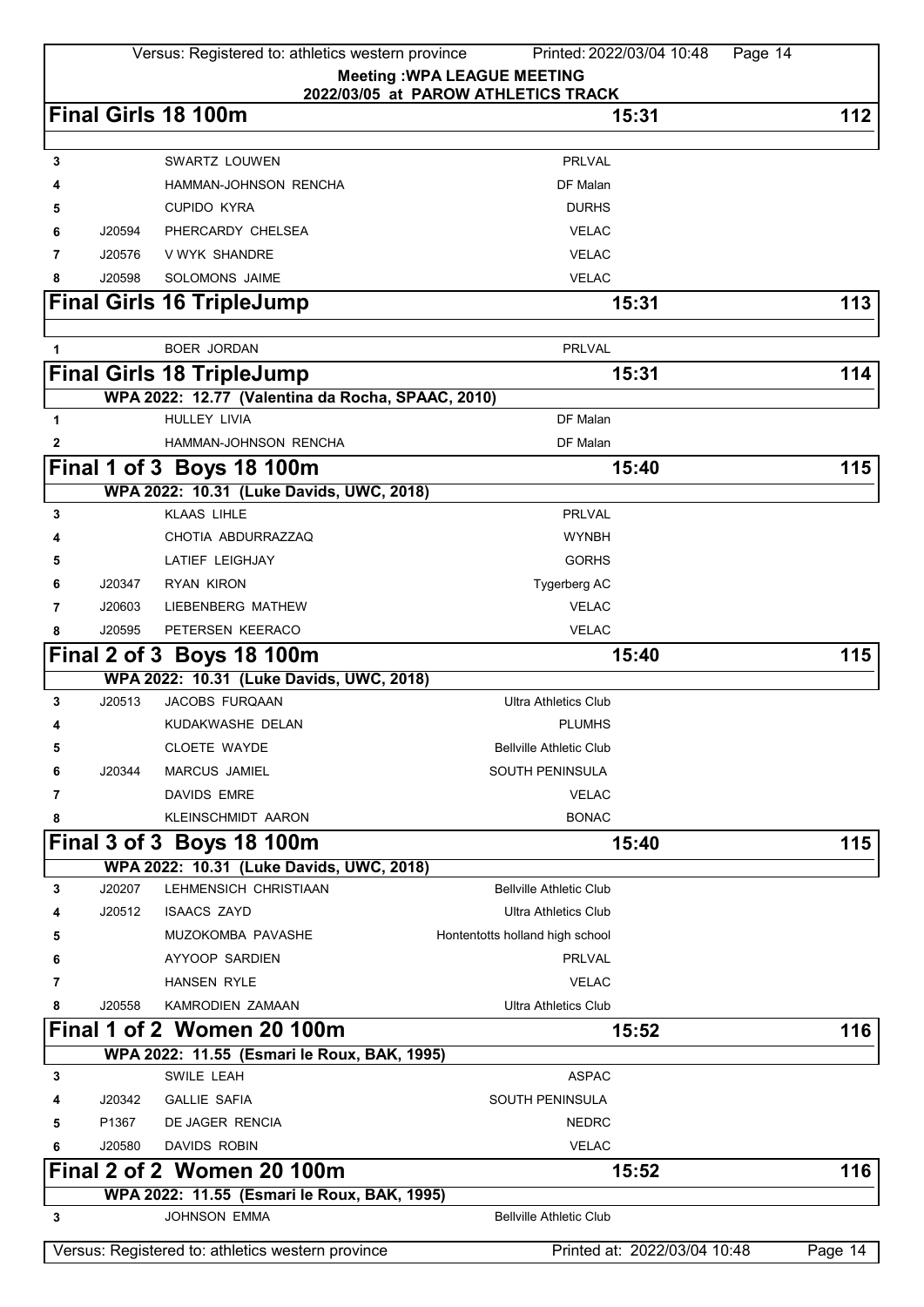|        |                 | Versus: Registered to: athletics western province                   | Printed: 2022/03/04 10:48           | Page 15          |     |
|--------|-----------------|---------------------------------------------------------------------|-------------------------------------|------------------|-----|
|        |                 |                                                                     | <b>Meeting: WPA LEAGUE MEETING</b>  |                  |     |
|        |                 |                                                                     | 2022/03/05 at PAROW ATHLETICS TRACK |                  |     |
| 4      | P1051           | <b>DU TOIT BRENDA</b>                                               | <b>PRLAC</b>                        |                  |     |
| 5      | J20025          | DU PLESSIS STEFANI                                                  | <b>Bellville Athletic Club</b>      |                  |     |
| 6      |                 | <b>HESSELMAN ZOE</b>                                                | <b>VELAC</b>                        |                  |     |
| 7      | J20579          | <b>JOSHAU MELANIE</b>                                               | <b>VELAC</b>                        |                  |     |
|        |                 | <b>Final 1 of 2 Men 20 100m</b>                                     | 16:00                               |                  | 117 |
|        | J20343          | WPA 2022: 10.31 (Luke Davids, UWC, 2018)<br>DU TOIT CORION          | SOUTH PENINSULA                     |                  |     |
| 3      |                 |                                                                     |                                     |                  |     |
|        | J20257          | <b>ELIARS SHERWIN</b>                                               | University of the Western Cape      |                  |     |
| 5      |                 | JANTJIES MILLANO MACIANO                                            | <b>Brimstone Itheko</b>             |                  |     |
| 6      |                 | <b>WALTERS ZANE</b>                                                 | <b>Bellville Athletic Club</b>      |                  |     |
| 7      | J20591          | <b>JOSEPHS LANEY</b>                                                | <b>VELAC</b>                        |                  |     |
|        |                 | Final 2 of 2 Men 20 100m                                            | 16:00                               |                  | 117 |
|        |                 | WPA 2022: 10.31 (Luke Davids, UWC, 2018)                            |                                     |                  |     |
| 3      | J20602          | <b>BOOIS WAYDEN</b>                                                 | <b>VELAC</b>                        |                  |     |
| 4      |                 | <b>CUMMINGS WASHINGTON</b>                                          | <b>Brimstone Itheko</b>             |                  |     |
| 5      |                 | NCAMANI JODI                                                        | <b>GORHS</b>                        |                  |     |
| 6      |                 | <b>MWAPE GEDEON</b>                                                 | <b>PLUMHS</b>                       |                  |     |
| 7      | J20341          | KABUYA MUANZA                                                       | <b>SOUTH PENINSULA</b>              |                  |     |
|        |                 | <b>Final Boys 16 HighJump</b>                                       | 16:00                               |                  | 118 |
|        |                 | WPA 2022: 2.05 (Breyton Poole, Helderberg Harriers AC, 2015)        |                                     |                  |     |
|        |                 |                                                                     |                                     |                  |     |
|        |                 | <b>Final Girls 16 Javelin</b>                                       | 16:00                               | 500 <sub>g</sub> | 119 |
| 1      | J20036          | WPA 2022: 43.86 (Kayla Reyneke, BAK, 2020)<br><b>BARNARD TAMZIN</b> | Tygerberg AC                        |                  |     |
|        |                 |                                                                     |                                     | 5kg              |     |
|        |                 | <b>Final Boys 16 Hammer</b>                                         | 16:00                               |                  | 120 |
|        |                 | WPA 2022: 61.04 (Heinrich Gonzales, BAK, 2003)<br>VAN DYK HAYDEN    | PRLVAL                              |                  |     |
| 1      |                 |                                                                     |                                     |                  |     |
|        |                 | <b>Final Boys 18 Hammer</b>                                         | 16:00                               |                  | 121 |
|        |                 | WPA 2022: 79.79 (Werner Smit, TAK, 2000)                            |                                     |                  |     |
|        |                 | <b>Final Men 20 Hammer</b>                                          | 16:00                               |                  | 122 |
|        |                 | WPA 2022: 81.04 (Werner Smit, TAK, 2003)                            |                                     |                  |     |
| 1      | J20141          | SOEKOE PIETER DIRK                                                  | <b>Bellville Athletic Club</b>      |                  |     |
| 2      | P <sub>19</sub> | SMIT CHRISTOPHER                                                    | <b>STRAND</b>                       |                  |     |
|        |                 | <b>Final Men 25 Hammer</b>                                          | 16:00                               |                  | 123 |
|        |                 | WPA 2022: 71.04 (Werner Smit, TAK, 2003)                            |                                     |                  |     |
| 1      | P1850           | OLIVIER JAUNU                                                       | <b>Bellville Athletic Club</b>      |                  |     |
|        |                 | Final Women 25 100m                                                 | 16:16                               |                  | 124 |
|        |                 | WPA 2022: 11.38 (Janice Josephs, Liberty Nike AC, 2003)             |                                     |                  |     |
| 3      |                 | <b>MAKHALIMA SISANDA</b>                                            | <b>CPUT</b>                         |                  |     |
|        | P5742           | <b>MISKE MIRJAM</b>                                                 | Tygerberg AC                        |                  |     |
|        |                 | JEWASKIEWITZ ZENOBEA                                                | <b>MATIES</b>                       |                  |     |
| 5<br>6 |                 | <b>CORBET MELISSA</b>                                               | Tygerberg AC                        |                  |     |
| 7      | P6135           | <b>BYMAN LAURE</b>                                                  | University of the Western Cape      |                  |     |
|        |                 |                                                                     |                                     |                  |     |
|        |                 | Final Women 20 TripleJump                                           | 16:16                               |                  | 125 |
| 1      |                 | WPA 2022: 12.77 (Valentina da Rocha, SPAAC, 2010)<br>LINKS DZITKA   | University of the Western Cape      |                  |     |
|        |                 |                                                                     |                                     |                  |     |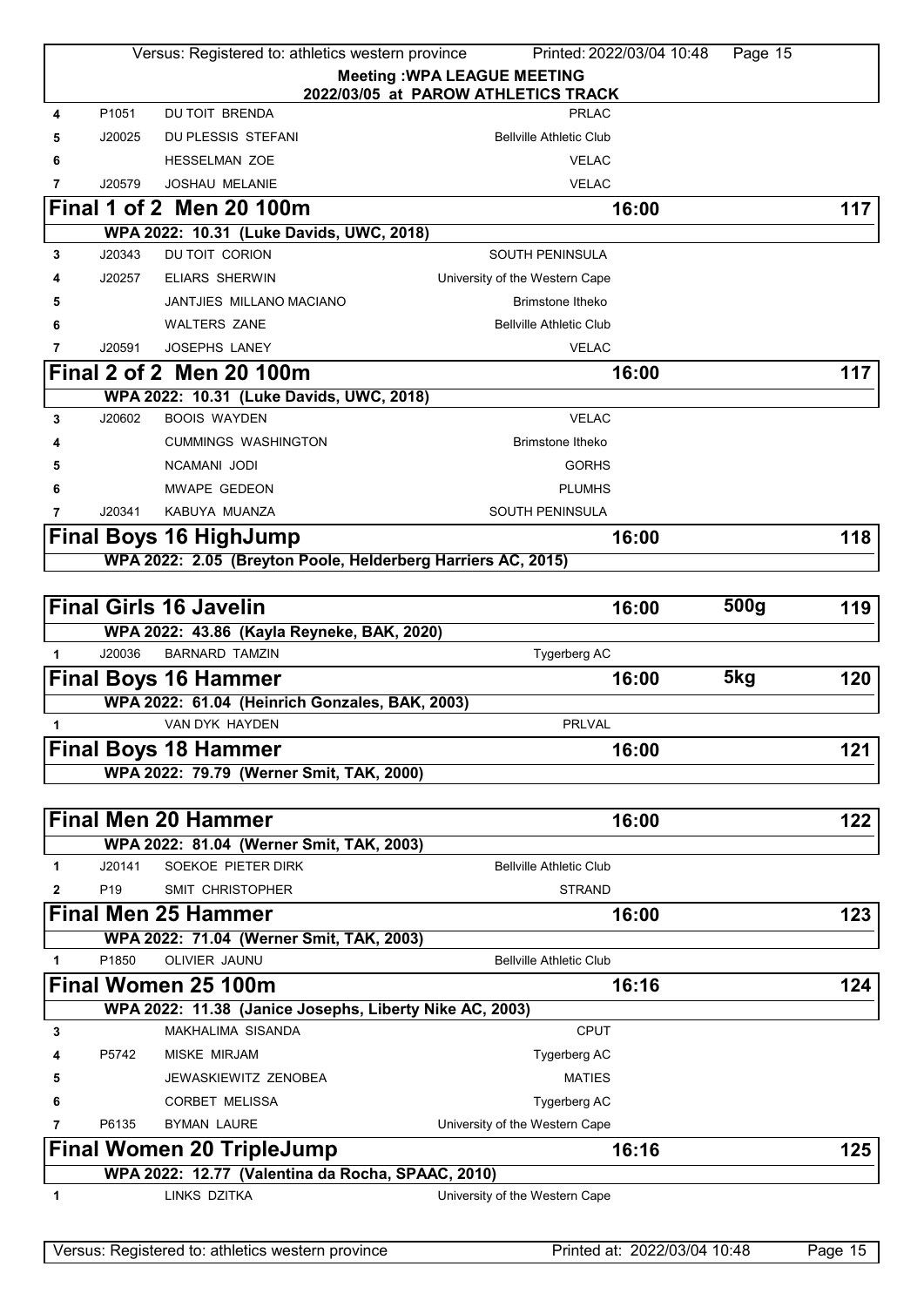|   |        | Versus: Registered to: athletics western province      |                                     | Printed: 2022/03/04 10:48 | Page 16         |     |
|---|--------|--------------------------------------------------------|-------------------------------------|---------------------------|-----------------|-----|
|   |        |                                                        | <b>Meeting: WPA LEAGUE MEETING</b>  |                           |                 |     |
|   |        |                                                        | 2022/03/05 at PAROW ATHLETICS TRACK |                           |                 |     |
|   |        | <b>Final Women 25 TripleJump</b>                       |                                     | 16:16                     | 11 <sub>m</sub> | 126 |
|   |        | WPA 2022: 12.58 (Ramona Gabriels, Ridgeville AC, 2000) |                                     |                           |                 |     |
| 1 |        | <b>NGOMA BRICIA</b>                                    | Tygerberg AC                        |                           |                 |     |
|   |        | Final 1 of 4 Men 25 100m                               |                                     | 16:24                     |                 | 127 |
|   |        | WPA 2022: 10.06 (Roscoe Engel, TAK, 2018)              |                                     |                           |                 |     |
| 1 | P3111  | TUIS NATHI                                             | <b>CPUT</b>                         |                           |                 |     |
| 2 | P5745  | ANDREWS GRANT                                          | Tygerberg AC                        |                           |                 |     |
| 3 |        | MOODIE KEANU                                           | <b>MATIES</b>                       |                           |                 |     |
| 4 |        | JAHWI BLESSED                                          | <b>STRAND</b>                       |                           |                 |     |
| 5 | P1814  | <b>GALLANT COHEN</b>                                   | COSTAC                              |                           |                 |     |
| 6 | P5744  | <b>CAMERON KURT</b>                                    | Tygerberg AC                        |                           |                 |     |
| 7 | P7205  | JEWASKIEWITZ DEON                                      | Gauteng North                       |                           |                 |     |
| 8 |        | MGOMALALA THOMAS                                       | <b>CPUT</b>                         |                           |                 |     |
|   |        | Final 2 of 4 Men 25 100m                               |                                     | 16:24                     |                 | 127 |
|   |        | WPA 2022: 10.06 (Roscoe Engel, TAK, 2018)              |                                     |                           |                 |     |
| 1 | P3091  | <b>SEKOME LUCKY</b>                                    | <b>CPUT</b>                         |                           |                 |     |
| 2 | P6228  | SHABODIEN ZUBAIR                                       | University of the Western Cape      |                           |                 |     |
| 3 |        | DE MORNY RYLE DE MORNY                                 | Tygerberg AC                        |                           |                 |     |
|   |        | PRETORIUS MATT                                         | <b>Brimstone Itheko</b>             |                           |                 |     |
| 5 | P5743  | <b>EWERS JOSHUA</b>                                    | Tygerberg AC                        |                           |                 |     |
| 6 |        | <b>NEL HENDINO</b>                                     | <b>Port Nolloth Athletics</b>       |                           |                 |     |
| 7 |        | CAESAR JUREAUX                                         | Tygerberg AC                        |                           |                 |     |
| 8 |        | MOLETSANE RORISANG                                     | <b>CPUT</b>                         |                           |                 |     |
|   |        | Final 3 of 4 Men 25 100m                               |                                     | 16:24                     |                 | 127 |
|   |        | WPA 2022: 10.06 (Roscoe Engel, TAK, 2018)              |                                     |                           |                 |     |
| 1 | P5597  | <b>MARAIS DANIEL</b>                                   | <b>SOUTH PENINSULA</b>              |                           |                 |     |
| 2 | P6137  | DEVOS MC DONALD                                        | University of the Western Cape      |                           |                 |     |
| 3 | P1598  | NONGAWUZA WANDILE BENJAMIN                             | <b>CPUT</b>                         |                           |                 |     |
| 4 |        | <b>ENGEL ROSCOE</b>                                    | Individual                          |                           |                 |     |
| 5 |        | VAN DER MERWE KEEGAN                                   | <b>Brimstone Itheko</b>             |                           |                 |     |
| 6 | P7339  | <b>MANASSE MIKHAIL</b>                                 | <b>Ultra Athletics Club</b>         |                           |                 |     |
| 7 |        | BERGSTEDT ASHWYN                                       | University of the Western Cape      |                           |                 |     |
| 8 |        | VAN LILL GERT RUTGER                                   | University of the Western Cape      |                           |                 |     |
|   |        | Final 4 of 4 Men 25 100m                               |                                     | 16:24                     |                 | 127 |
|   |        | WPA 2022: 10.06 (Roscoe Engel, TAK, 2018)              |                                     |                           |                 |     |
| 1 | P5596  | <b>FRANCIS ANDREW</b>                                  | <b>SOUTH PENINSULA</b>              |                           |                 |     |
| 2 |        | <b>CLARKE CHEVAN</b>                                   | Tygerberg AC                        |                           |                 |     |
| 3 |        | VAN WYK IMRAAN CASSIEM                                 | <b>CPUT</b>                         |                           |                 |     |
| 4 | P5741  | RUITERS CURT                                           | Tygerberg AC                        |                           |                 |     |
| 5 |        | MNISI MATIMBA IAN                                      | Individual                          |                           |                 |     |
| 6 |        | LINNEN TYLER                                           | University of the Western Cape      |                           |                 |     |
| 7 | P1599  | <b>BANGANI SIBABALWE</b>                               | <b>CPUT</b>                         |                           |                 |     |
| 8 | P3109  | SALEMANE THATO                                         | <b>CPUT</b>                         |                           |                 |     |
|   |        | Final Girls 16 3000m                                   |                                     | 16:45                     |                 | 128 |
|   |        | WPA 2022: 09:37.81 (Zintle Xiniwe, Atlantic AC, 2001)  |                                     |                           |                 |     |
| 1 | J20183 | <b>VENTER ALICE</b>                                    | <b>Bellville Athletic Club</b>      |                           |                 |     |
|   |        |                                                        |                                     |                           |                 |     |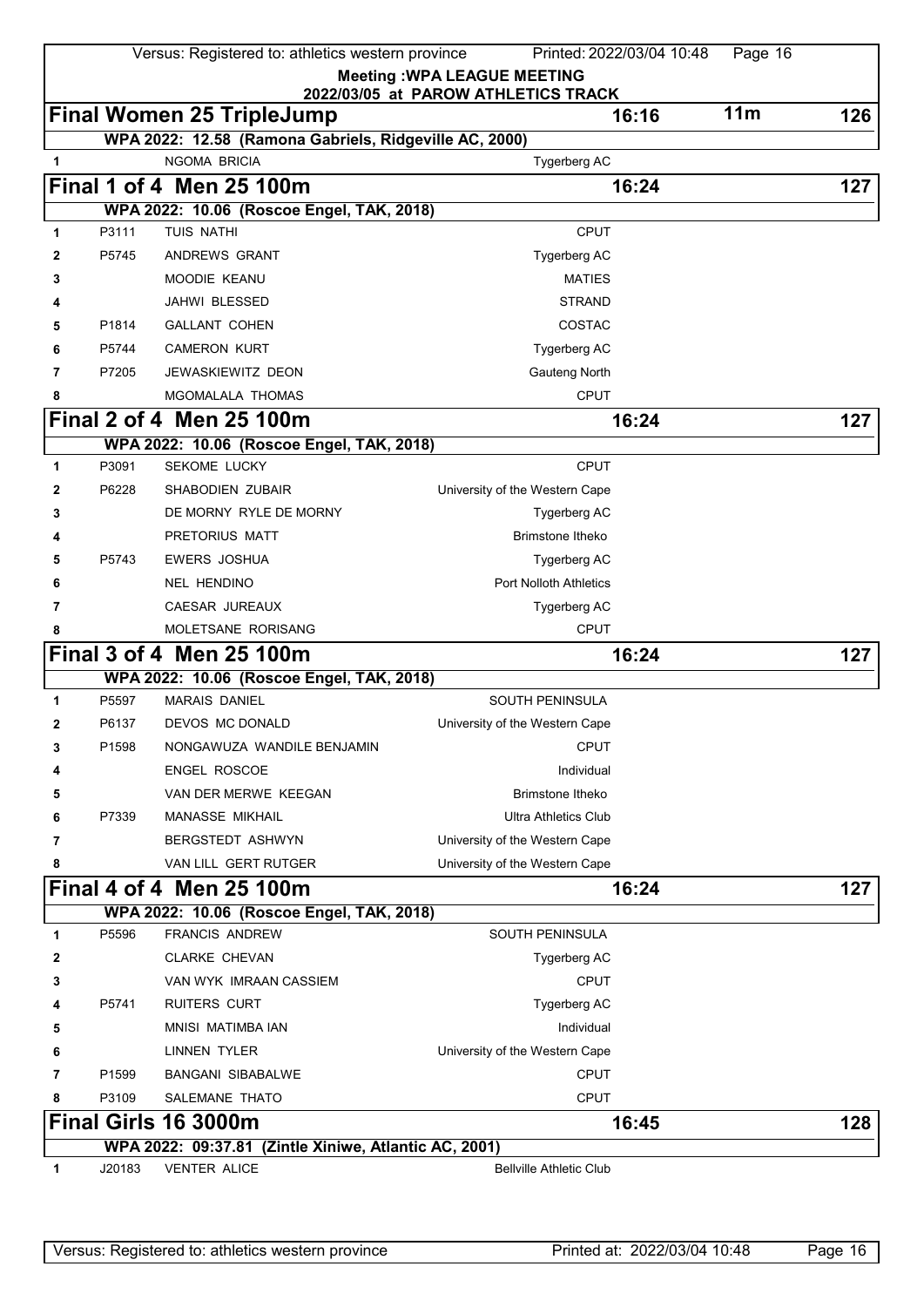|              |        | Versus: Registered to: athletics western province                    | Printed: 2022/03/04 10:48                                                 | Page 17     |
|--------------|--------|----------------------------------------------------------------------|---------------------------------------------------------------------------|-------------|
|              |        |                                                                      | <b>Meeting: WPA LEAGUE MEETING</b><br>2022/03/05 at PAROW ATHLETICS TRACK |             |
|              |        | Final Girls 18 3000m                                                 | 16:45                                                                     | 129         |
|              |        | WPA 2022: 09:09.30 (Elana van Zyl, Robertson High School, 1983)      |                                                                           |             |
| 1            |        | <b>MBASA MICHEALA</b>                                                | Macassar Run/Walk A.C.                                                    |             |
| 2            | J20573 | ZGERSKI AVA IVANOVNA                                                 | <b>West Coast Athletics Club</b>                                          |             |
| 3            |        | APRIL LEE-ANN                                                        | Macassar Run/Walk A.C                                                     |             |
|              |        | Final Women 20 3000m                                                 | 16:45                                                                     | 130         |
|              |        | WPA 2022: 08:58.73 (Elana van Zyl, University of Stellenbosch, 1985) |                                                                           |             |
| 1            |        | <b>CILLIERS MARIETJIE</b>                                            | <b>PRLVAL</b>                                                             |             |
|              |        | Final Boys 16 3000m                                                  | 17:00                                                                     | 131         |
|              |        | WPA 2022: 08:34.80 (Conrad Tesnar, Paul Roos Gimnasium, 1990)        |                                                                           |             |
| $\mathbf{1}$ | J20366 | PENDU KUBOBONKE                                                      | Kway VOB                                                                  |             |
|              |        | Final Boys 18 3000m                                                  | 17:00                                                                     | 132         |
|              |        | WPA 2022: 08:14.86 (Sonqibido Nkosinoxolo, Celtic Harriers AC, 2003) |                                                                           |             |
| 1            | J20393 | <b>KARSTEN LUCA</b>                                                  | <b>VELAC</b>                                                              |             |
| $\mathbf{2}$ | P7123  | <b>BURGGRAAFF WAHLDU</b>                                             | <b>BRACAC</b>                                                             |             |
|              |        | <b>Final Men 20 3000m</b>                                            | 17:00                                                                     | 133         |
|              |        | WPA 2022: 08:11.25 (Naudé Jordaan, Paarl Boys' High School, 1986)    |                                                                           |             |
|              |        |                                                                      |                                                                           |             |
|              |        | <b>Final Girls 16 90m Hurdles</b>                                    | 17:15                                                                     | 134         |
|              |        |                                                                      |                                                                           |             |
| 5            | J20056 | TEN CATE AMY                                                         | <b>Bellville Athletic Club</b>                                            |             |
|              |        | <b>Final Girls 18 100m Hurdles</b>                                   | 17:25                                                                     | 135         |
|              |        | WPA 2022: 13.65 (Chantelle Terblanche, BAK, 2000)                    |                                                                           |             |
| 5            |        | <b>OBERHOLZER LANA</b>                                               | <b>Bellville Athletic Club</b>                                            |             |
|              |        | Final Women 20 100m Hurdles                                          | 17:25                                                                     | 136         |
|              |        | WPA 2022: 13.47 (Arnéll Jacobs, BAK, 1997)                           |                                                                           |             |
| 4            |        | SWILE LEAH                                                           | <b>ASPAC</b>                                                              |             |
| 5            | J20025 | DU PLESSIS STEFANI                                                   | <b>Bellville Athletic Club</b>                                            |             |
|              |        | Final Women 25 100m Hurdles                                          | 17:25                                                                     | 137         |
|              |        | WPA 2022: 13.47 (Arnéll Jacobs, BAK, 1997)                           |                                                                           |             |
| 5            | P127   | <b>DU TOIT NIENKA</b>                                                | <b>ASPAC</b>                                                              |             |
|              |        | Final Boys 16 100m Hurdles                                           | 17:30                                                                     | 84cm<br>138 |
|              |        | WPA 2022: 12.97 (Dalvon Blood, UCT, 2016)                            |                                                                           |             |
| 5            | J20015 | <b>MEIRING SIMON</b>                                                 | <b>Bellville Athletic Club</b>                                            |             |
|              |        | Final Boys 18 110m Hurdles                                           | 17:40                                                                     | 139         |
|              |        | WPA 2022: 13.41 (Tiaan Smit, BAK, 2011)                              |                                                                           |             |
| 4            |        | KLEINSCHMIDT AARON                                                   | <b>BONAC</b>                                                              |             |
| 5            | J20207 | LEHMENSICH CHRISTIAAN                                                | <b>Bellville Athletic Club</b>                                            |             |
|              |        | Final Men 20 110m Hurdles                                            | 17:50                                                                     | 140         |
|              |        |                                                                      |                                                                           |             |
| 4            | J20257 | <b>ELIARS SHERWIN</b>                                                | University of the Western Cape                                            |             |
| 5            |        | AL RASHIDI NAYEF                                                     | <b>ASPAC</b>                                                              |             |
| 6            |        | ANYANWUAGWU CHUKUEMEKA                                               | <b>PLUMHS</b>                                                             |             |
|              |        | Final Men 25 110m Hurdles                                            | 17:50                                                                     | 141         |
|              |        | WPA 2022: 13.11 (Antonio Alkana, BAK, 2017)                          |                                                                           |             |
| 4            |        | <b>ALABSI SAEED</b>                                                  | <b>ASPAC</b>                                                              |             |
| 5            | P1180  | ALKANA ANTONIO                                                       | <b>PRLAC</b>                                                              |             |
|              |        |                                                                      |                                                                           |             |
|              |        | Versus: Registered to: athletics western province                    | Printed at: 2022/03/04 10:48                                              | Page 17     |
|              |        |                                                                      |                                                                           |             |